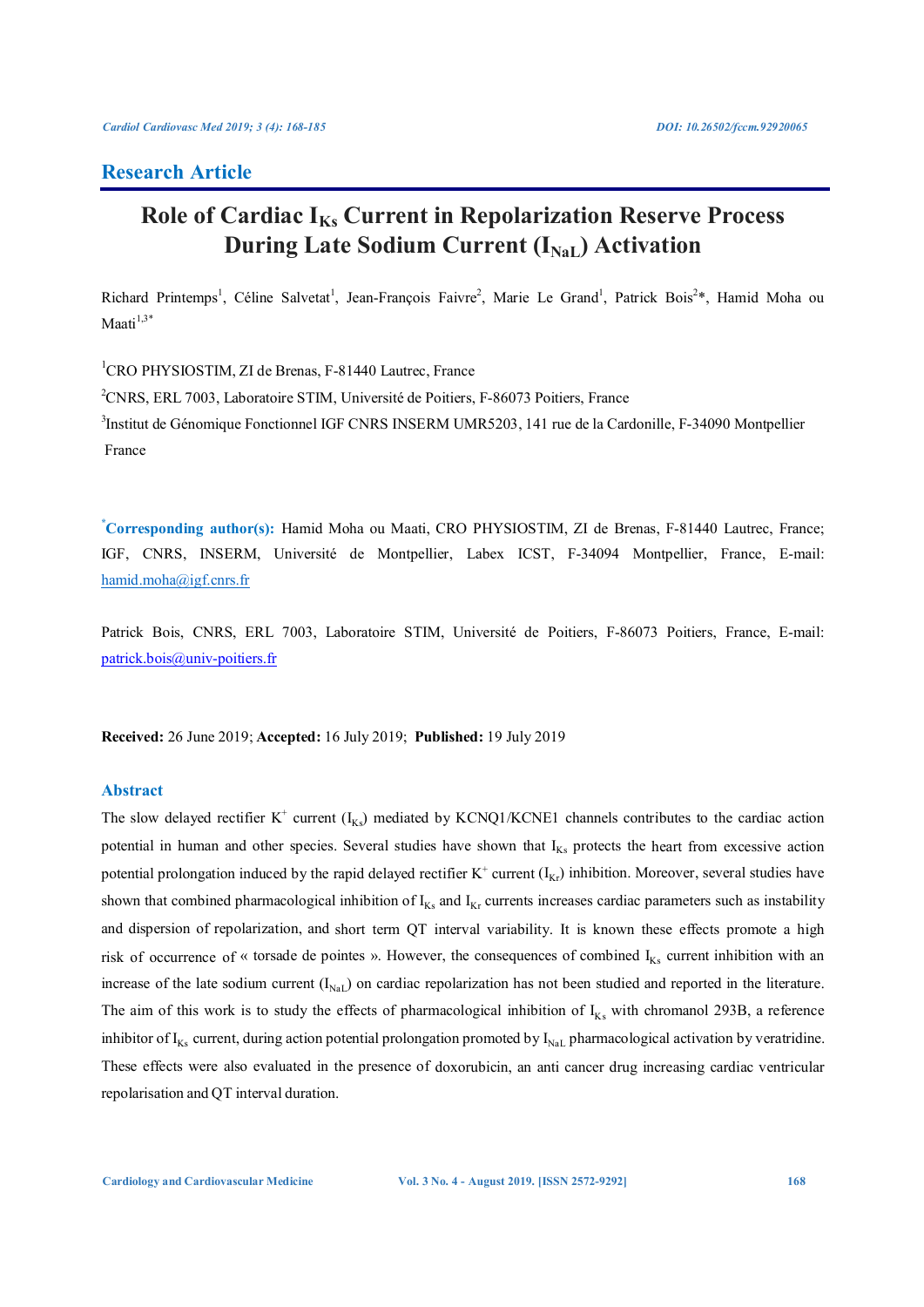### **Methods**

Involvement of  $I_{Ks}$  current in repolarization reserve process was studied in the presence of  $I_{NaL}$  current activated by veratridine on Guinea pig papillary muscle and isolated perfused heart using intracellular microelectrode and Langendorff techniques. Action potentials (AP) and Electrocardiogram (ECG) were recorded in the presence of veratridine alone and in the presence of veratridine and chromanol 293B or doxorubicin. The  $I_{Ks}$  current inhibition was previously evaluated on HEK-293/KCNQ1-KCNE1 stable cell line by chromanol 293B (supplemental Figure 1) and doxorubicin (Previous work).

# **Results**

Our results show that the  $I_{Ks}$  current is inhibited by chromanol 293B, on the HEK-293/KCNQ1-KCNE1 stable cell line, with an IC<sub>50</sub> = 6.51 µM, close to the results described in the literature for this compound. Our results show also a key role of  $I_{Ks}$  current on the repolarization reserve process. Indeed, an increase of cardiac parameters such as action potential duration and triangulation, and QT and Tpeak-Tend intervals is observed by  $I_{Ks}$  inhibition by chromanol 293B and doxorubicin in the presence of  $I_{\text{NaL}}$  current.

**Keywords:**  $I_{Ks}/I_{Nat}$  currents; QT interval; Action potential prolongation; Repolarization reserve

# **Introduction**

Torsades de pointes (TdPs) are polymorphic ventricular tachyarrhythmias which are commonly associated with prolongation of the QT interval of the electrocardiogram (ECG), and that may degenerate into ventricular fibrillation causing sudden death [1-3]. The prolongation of the QT interval of the ECG is associated with a reduction of cardiac ventricles repolarisation capacity [4, 5]. In the myocardium, several potassium currents contribute to the repolarisation and hence to the duration of action potential (AP) and QT interval [6]. When one of these repolarising currents is reduced, others may compensate this reduction. This is the concept of repolarisation reserve developed by several authors [4, 5, 7-9]. The delayed rectifier potassium current  $(I_K)$  is the most important repolarising current terminating the ventricular action potential in several species such as human, dog and guinea pig [4, 5, 7, 8, 10]. This current  $(I_K)$ results in two voltage and time dependent components: the rapidly activating current  $(I_{Kr})$ , and the slowly activating current ( $I_{Ks}$ ) [11-14]. The current carried by hERG channels corresponds to  $I_{Kr}$  [15] whereas  $I_{Ks}$  results from the coassembly of the subunits KCNQ1 and KCNE1 [16, 17]. Inhibition of  $I_{Kr}$  or  $I_{Ks}$  is implicated in the type 1 and 2 long QT syndrome (LQTS) which can be congenital [18, 19] or pharmacologically acquired [20, 21]. The pharmacological acquired form of the long QT syndrome results from the action of numerous cardiovascular and non-cardiovascular drugs that can reduce repolarisation capacity and cause prolongation of QT interval and TdPs [3]. Some of drugs responsible of TdPs in humans are able to inhibit  $I_{Kr}$ . These drugs include many pharmacological classes such as antidepressants, neuroleptics, antihistamines and antimicrobials [9, 22-26]. On the opposite, only few drugs have been shown to inhibit specifically  $I_{Ks}$  such as chromanol 293B, HMR1556 or L-735, 821 and the role of this current on the potential torsadogenic effect of new compound entities is probably underestimated in preclinical safety studies.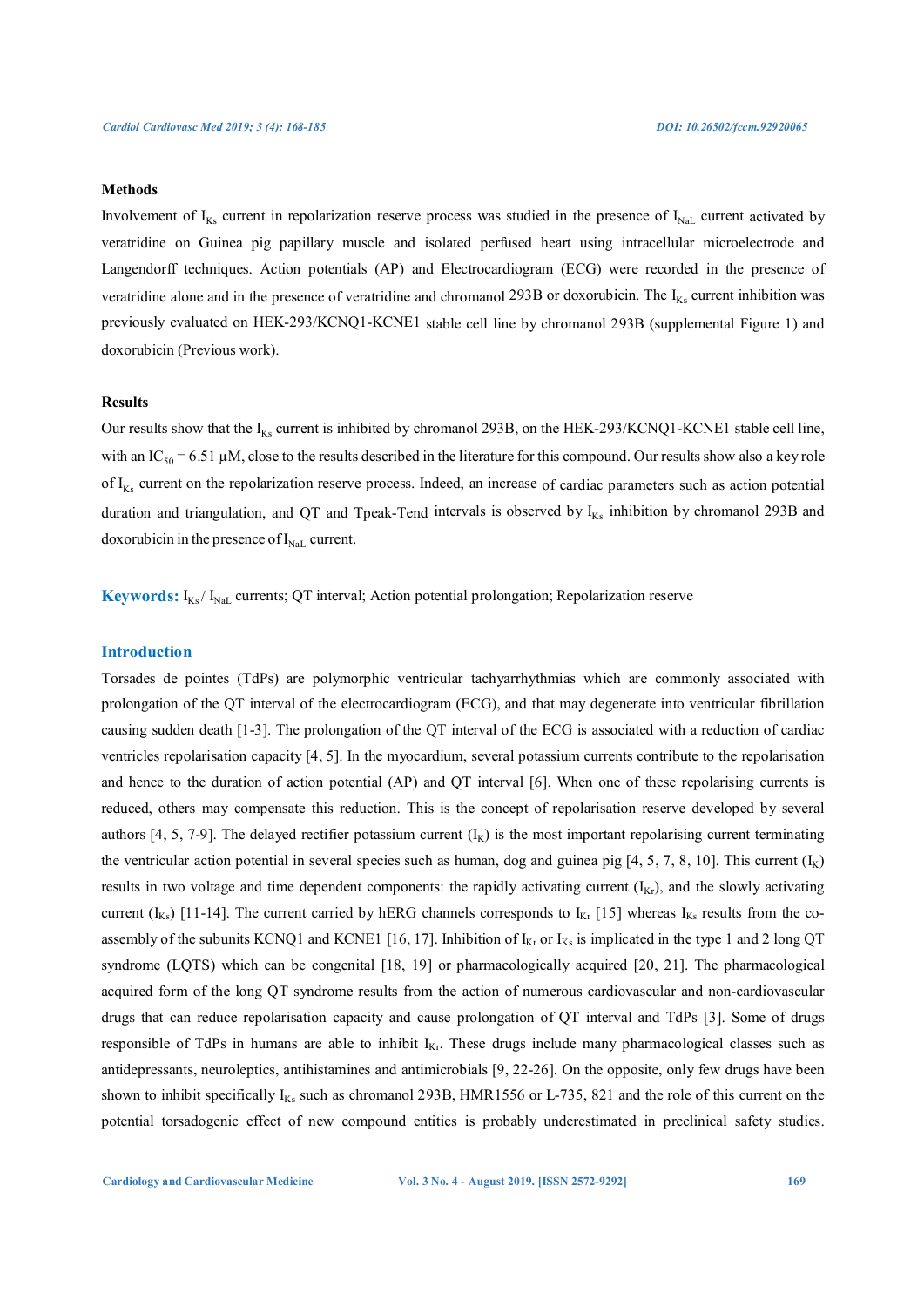Although  $I_{Ks}$  blockade alone induces only a small prolongation of action potential, recent studies have shown that the combination of  $I_{Ks}$  and  $I_{Kr}$  blockade markedly increases the incidence of TdPs, short-term QT interval variability and action potential prolongation [27-30]. These results suggest that  $I_{Ks}$  may play a significant protective role in limiting the occurrence of TdPs in the presence of  $I_{Ks}$  blockers. Inhibition of  $I_{Ks}$  and  $I_{Kr}$  coupled with an activation of the late sodium persistent current  $I_{\text{NaL}}$  has also been demonstrated to significantly increase the dispersion of repolarization, beat to beat variability (or instability) and the occurrence of TdPs in rabbits [31]. Nevertheless, the effects of combined pharmacological  $I_{Ks}$  inhibition coupled with  $I_{NaL}$  activation on prolongation and dispersion of cardiac repolarization has not yet been explored in the literature. Doxorubicin is an anticancer drug administrated during chemotherapeutic treatment of several tumours and haematological malignancies [32]. This compound has been reported to acutely prolong QT interval and to increase dispersion of repolarization [33]. Futhermore, we have recently shown that the QT prolongation observed in Guinea-pig isolated hearts in the presence of doxorubicin results from specific inhibition of  $I_{Ks}$  [34].

The purpose of the present work was to evaluate the consequences of the reduction of the repolarization reserve induced by specific  $I_{Ks}$  inhibition on the prolongation and the dispersion of cardiac repolarization associated with  $I_{Na}$ activation. To this aim, we have investigated the effects of combined chromanol 293B (a specific  $I_{Ks}$  blocker) [35, 36] and veratridine (an  $I_{\text{NaL}}$  activator) [37] i) on the action potential duration and shape in Guinea pig papillary muscles and ii) on QT interval duration and dispersion of repolarisation in isolated Langendorff-perfused heart. We have also investigated the consequences of a reduction of the repolarization reserve by doxorubicin on the repolarization changes induced by veratridine. Effects of chromanol 293B (supplemental figure 1) were confirmed and effects of doxorubicin (previous work) were evaluated on  $I_{Ks}$  current using HEK-293/KCNQ1-KCNE1 stable cell line.

# **Material and methods**

All experimental procedures were performed in accordance with "The provision of the European Convention" on the protection of vertebrate animals which are used for experimental and other scientific purposes, and with "the Appendices A and B", made at Strasbourg on March 18, 1986 (Belgian Act of October 18, 1991).

### **Cell culture and transfection**

The coding sequences of hKCNQ1 and hKCNE1 genes were subcloned into pIRES-2-eGFP and pIRES-1- CD8 vectors respectively (Invitrogen, Cergy-pontoise, France). Both channel subunits were expressed in HEK-293 cells (American type culture collection, Manassas, VA, USA) by stable transfection process using Calcium Phosphate cationic method (ThermoFisher Scientific, France) with the protocole as described by the manufacturer. HEK-293 cells were grown in Dulbecco's modified Eagle's medium (DMEM) supplemented with  $10\%$  (v/v) heat inactivated fetal bovine serum (FBS) and 1% (v/v) penicillin/ streptomycin in atmosphere 95% air  $/ 5\%$  CO<sub>2</sub>. HEK-293 cells were pricked out two times per week and seeded in T75 cm<sup>3</sup> flask to maintain cell culture and in 100 mm diameter Petri dishes to transfect cells at 300 000 cells per Petri dish density. 10 µg and 1 µg of pIRES-2-eGFP-KCNQ1 and pIRES-1-CD8-KCNE1 vectors respectively were used for the HEK-293 cells transfection. Then, first selection of transfected cells was performed using MACS (Magnetic Cell Sorting of Human leukocytes CD8 Microbeads, Miltenyi Biotec)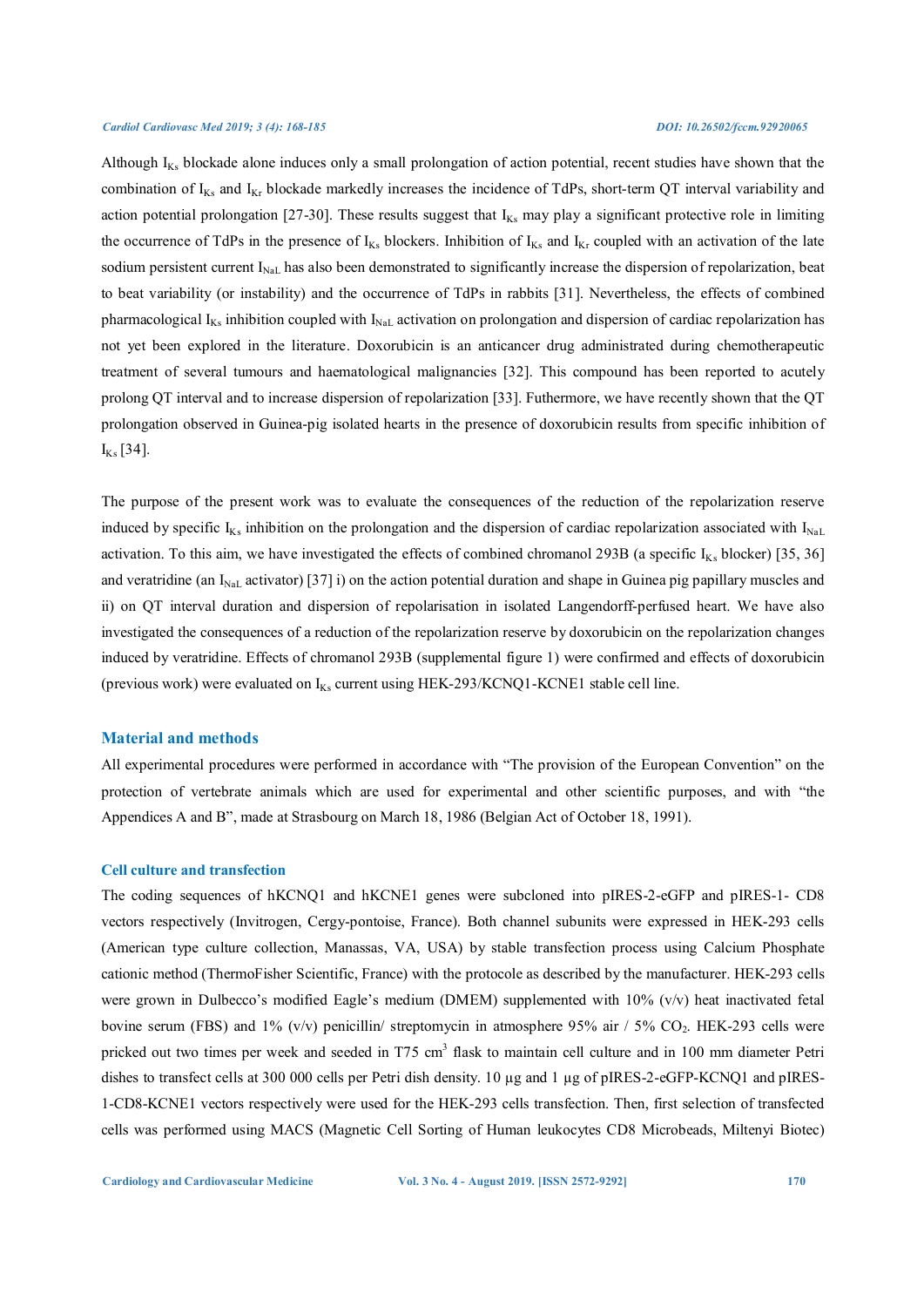specific kit as described by the manufacturer. Selected cells were grown in DMEM medium supplemented by 1mg/mL of Geneticin (G418, Sigma Aldrich) during one month with medium replacement every two days. Stable clones were isolated using cloning cylinders (Sigma Aldrich), and grown in DMEM meduim supplemented with  $10\%$  (v/v) heat inactivated fetal bovine serum (FBS),  $1\%$  (v/v) penicillin / streptomycin and 200  $\mu$ g/mL of G418 in atmosphere 95% air /  $5\%$  CO<sub>2</sub>.

# **Electrophysiology**

In order to observe cardiac Iks current inhibition by chromanol 293B on HEK-293/KCNQ1-KCNE1 stable cell line, electrophysiology experiments were performed using the patch perforated configuration with amphotericin B at 0.8 mg/mL into the pipette medium. Cells were seeded at a density 15000 cells / 35 mm dishes. Each current was calculated by using an axopatch 200B amplifier (Axon Instrument, Sunnyvale, CA, USA), low-pass filterd 3 kHz and digitized at 10 kHz using a 12-bits analog to digital converter digidata (1322 series, Axon Instrument, Sunnyvale, CA, USA). Patch clamp pipettes were pulled using vertical puller PC-10 (Narashighe, London, UK) from borosilicate glass capillaries with a resistance between 3-5 MΩ. The bath solution contained (in mM) 140 NaCl, 5.4 KCl, 1 MgCl2, 1.8 CaCl<sub>2</sub>, 0.3 NaH<sub>2</sub>PO<sub>4</sub>, 10 D-Glucose and 5 HEPES adjusted to pH 7.4 with NaOH. The pipette solution contained (in mM) 20 KCl, 110 K-Aspartate, 5 Na<sub>2</sub>-Phosphocreatine, 1 MgCl<sub>2</sub>, 5 EGTA and 10 HEPES and 0.8 mg/mL Ampho B adjusted to pH 7.2 with KOH. All experiments were performed at room temprature (22 °c). During patch recordings, cells were clamped at – 80 mV and then depolarized from – 70 mV to 100 mV during 3.5 sec by 10 mV increament steps following by 3.5 sec at  $-40$  mV repolarising potential for each depolarization step to record tail current. Pharmacological current inhibition by chromanol 293B was performed using a repetitive unique depolarization step at 100 mV from  $- 80$  mV during 3.5 sec following by 3.5 sec at  $- 40$  mV repolarising potential. In these protocols, the pulse cycling rate was 10 s and the current amplitudes were calculated at the pic of the tail current and the end of the first depolarization steps. Cells were continuously superfused with a microsuperfusion system. Current amplitudes were expressed in current densities. Results are expressed as mean  $\pm$  standard error of the mean (SEM) from  $I_{Ks}$  Itail amplitudes.

# **Guinea pig papillary muscle action potential recordings**

The Guinea pig papillary muscles were prepared as follows. Guinea pigs (Darkin Hartley, Charles River laboratories) weighing between 370 and 460 g were anesthetized with intraperitoneal (i.p.) injection of sodium pentobarbital (90 mg/kg; CEVA Santé Animale, 54.7 mg/mL). In addition, heparin (250 IU, Choay) was also injected in i.p. A sternotomy followed by a pericardiotomy allowed the heart to be quickly removed and transferred to Tyrode's solution previously equilibrated for 20 minutes with a  $95\%$  O<sub>2</sub>-5% CO<sub>2</sub> gas mixture and containing (in mM): 113.10 NaCl, 21.90 NaHCO<sub>3</sub>, 1.81 NaH<sub>2</sub>PO<sub>4</sub>, 1.20 MgCl<sub>2</sub>, 2.45 CaCl<sub>2</sub>, 4.60 KCl, 5 Glucose, (pH 7.4  $\pm$  0.5, adjusted with HCl or NaOH). The heart was removed from the wash solution and placed for dissection in Tyrode's solution and maintained at room temperature. Ventricles were isolated and papillary muscles were quickly removed from the right ventricle. Papillary muscles were transferred in a Plexiglas tissue chamber and maintained by stainless steel minutiae pins. The preparation was then continuously superfused by the Tyrode's solution. This solution was gassed with  $95\% O_2$ -5% CO<sub>2</sub> and flowed with a constant rate of 5 mL/min allowing a rapid renewal. Temperature in the Plexiglas tissue chamber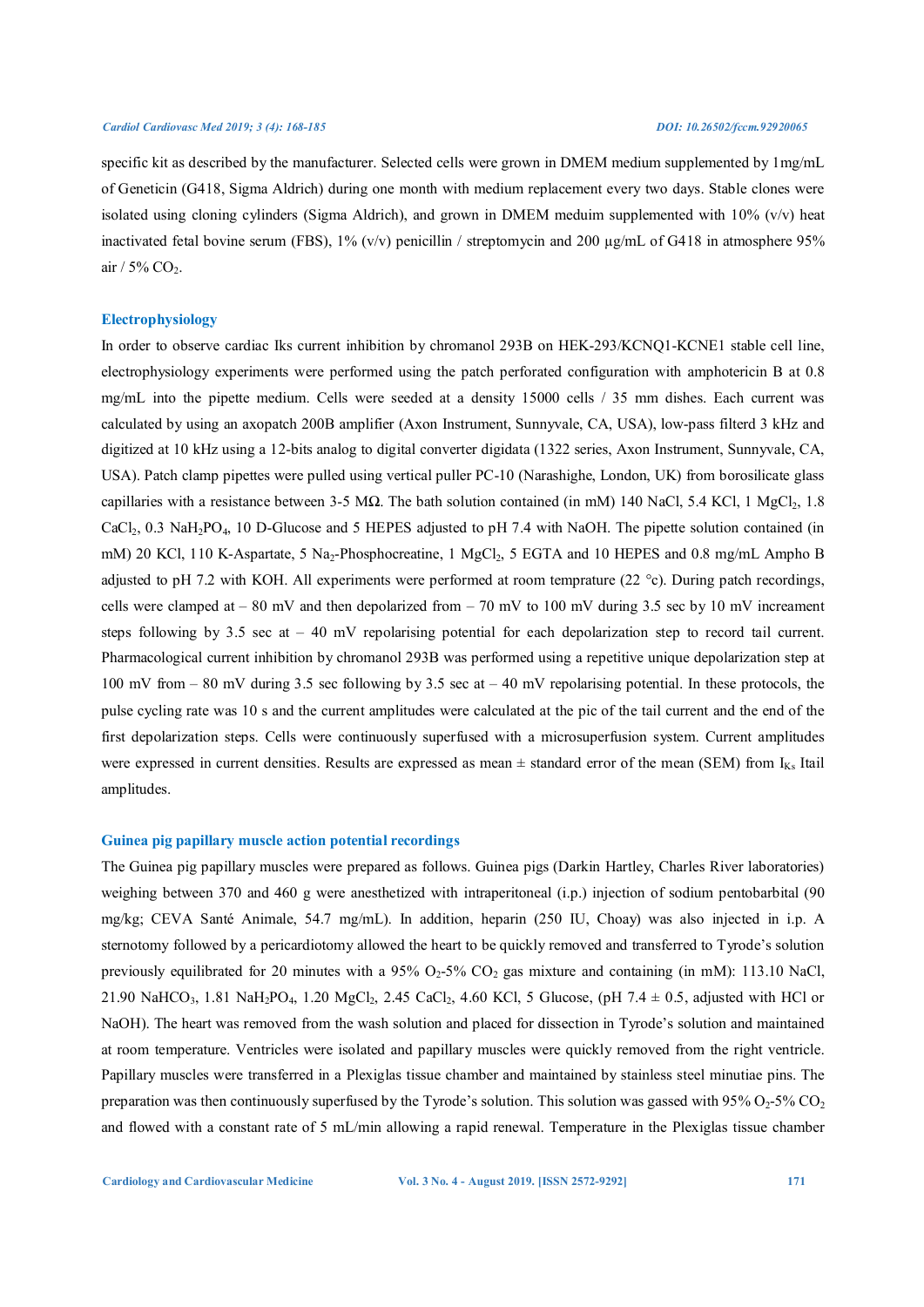was checked regularly during the experiment and maintained at  $+36.0 \pm 0.5$  °C. Preparation was stimulated at 1 Hz and superfused by the Tyrode's solution for about 45 minutes to allow stabilization before starting measurements. As soon as the contraction of the preparation was observed, the absence of spontaneous automatism was checked. When the preparation was stable, action potentials were recorded at 1 Hz. Intracellular electrical activity was recorded from cells on the surface of papillary muscles by means of microelectrodes (resistance ranged from 10 to 30 M $\Omega$ ). These electrodes were drawn from borosilicate glass having an inner diameter of 1.16 mm and an outer diameter of 2.0 mm and containing an inner filament (GC200F- 15, Phymep, France) filled with 2.7 M KCl. Microelectrodes were connected by an Ag/AgCl holder to a high-input impedance amplification system. The preparation was electrically stimulated through a bipolar Ag electrode with 2 ms-rectangular pulses and with an intensity of 1.5 times the threshold voltage to limit variations in latency between stimulus and action potential upstroke. Intracellular signals were displayed on a dual-beam oscilloscope, digitized at a basal sampling frequency of 32 kHz and amplified. These signals were analyzed with a microcomputer. An interactive software program (Acquis1, version 4.0) provided acquisition of data and on-line measurement of action potential parameters. An Ag electrode was used as a common reference. After the stabilization period, preparations were superfused with tyrode (prevalue), vehicle (baseline) and compounds (veratridine 1 µM, chromanol 293B 30 μM, doxorubicin 30 μM) using the experimental protocols described in figure 1A, n=6 for each group).

# **Isolated Langendorff-perfused Guinea pig hearts experiments**

The isolated heart was prepared as follows. Guinea pigs (Darkin Hartley, Charles River laboratories) weighing between 400 and 570 g were anesthetized with intraperitoneal injection of sodium pentobarbital (90 mg/kg; CEVA Santé Animale, 54.7 mg/mL). In addition, heparin (250 IU, Choay) was also injected i.p. A sternotomy followed by a pericardiotomy allowed the heart to be quickly removed. Then, it was rinsed in Krebs-Henseleit solution at 4 °C and containing (in mM): 124.60 NaCl, 24.90 NaHCO<sub>3</sub>, 0.30 NaH<sub>2</sub>PO<sub>4</sub>, 1.10 MgSO<sub>4</sub>, 4.00 KCl, 11.10 Glucose, 2.00 Napyruvate, and 1.80 CaCl<sub>2</sub> (pH 7.4  $\pm$  0.5, adjusted with HCl or NaOH). A perfusion cannula was inserted in the aorta for retrograde perfusion. Hearts were mounted in a thermostatic chamber and perfused at a pressure of  $63 \pm 3$  mm Hg with a Krebs Henseleit solution. This solution was continuously warmed (37  $\pm$  1 °C), buffered (pH 7.4  $\pm$  0.05) and gassed with 95%  $O_2$ -5%  $CO_2$ . The perfusion pump (Minpulse 3, Gilson) was regulated by a pressure transducer coupled with an amplifier (MLT 0699, AD Instruments). A cannula with a fluid filled balloon was inserted in the left ventricle through the mitral orifice, and the balloon was connected to a pressure transducer coupled with an amplifier (BridgeAmp, AD Instruments) for monitoring left ventricular pressure and cardiac frequency. Hearts were allowed for a minimal 35 minutes stabilization period before recordings. Minimal diastolic pressure was adjusted to 10-15 mm Hg during the stabilization phase. The hearts were not electrically stimulated and followed their spontaneous rhythm. Two ECG electrodes connected to an ECG amplifier (Animal BioAmp, AD Instruments), were held lightly against the epicardium, one on the apex and the other on the right atria, to generate a bipolar electrocardiogram with well defined P waves, QRS complex, and T waves from which measurements of QT interval were done. ECG signals were digitized at 2 kHz and recorded on a PowerLab physiological data-acquisition system (PowerLab 8/30, AD Instruments). After the stabilization period, hearts were perfused with Krebs-Henseleit (prevalue), vehicle (baseline), and compounds (veratridine 300 nM, chromanol 293B 10 μM, doxorubicin 10 μM), alone during 10 minutes, in order to evaluate their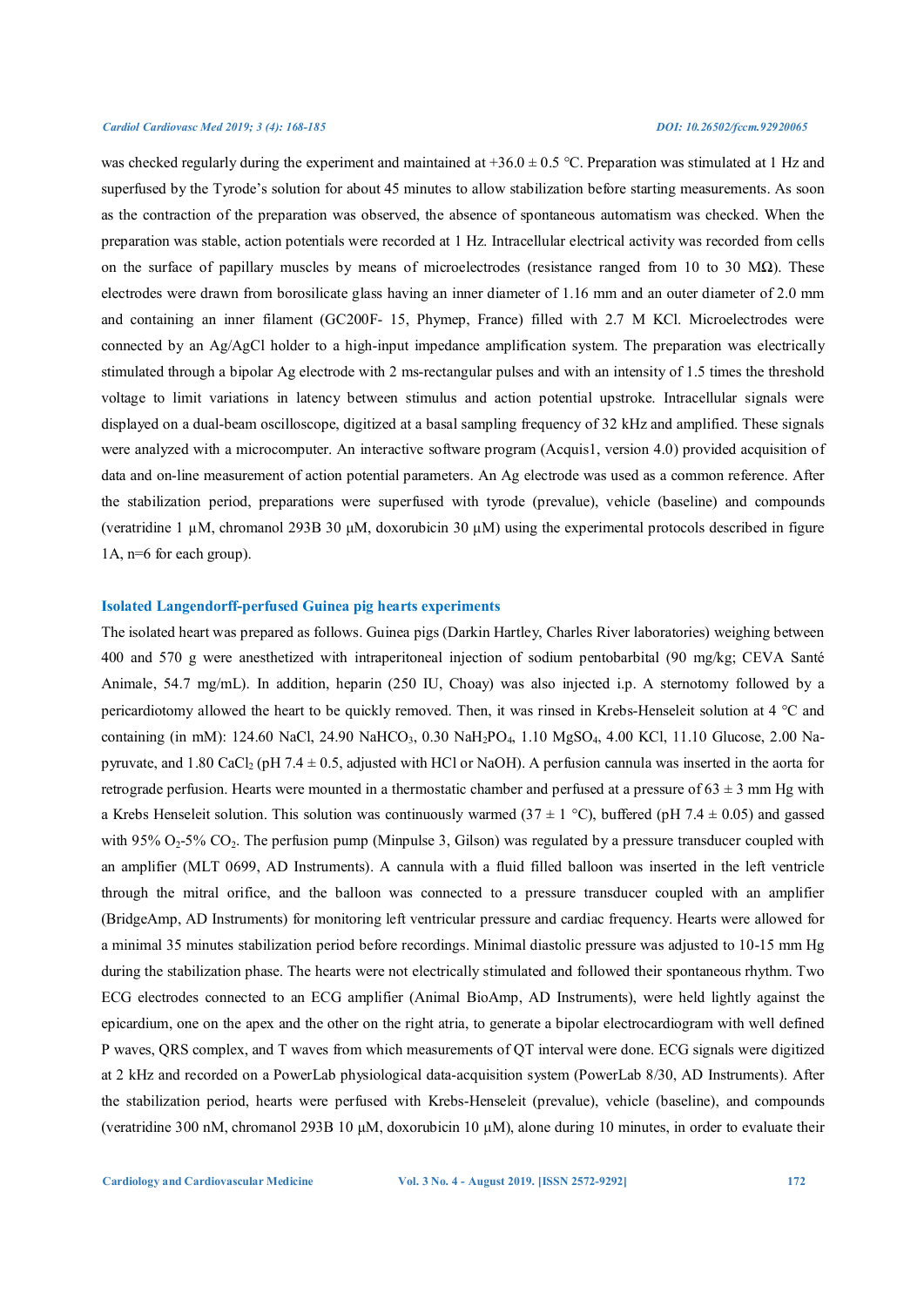effects on ECG parameters. Chromanol 293B and doxorubicin were also perfused in combination with veratridine after 5 minutes of pre treatment with veratridine alone (see the experimental protocols described in figure 3A, n=6 hearts for each group). In the isolated perfused heart experiments, mean values of each parameter were obtained from values of 10 ECG complexes. The differences of veratridine, doxorubicine and chromanol 293 B concentrations used during Guinea pig papillary muscle and isolated perfused heart experiments could be explain by the difference of access to the tissue by the drug. In papillary muscle experiments, drugs diffuse and are diluted in the volume of the cuve while in isolated perfused heart they are directly perfused into the heart.

# **Drugs**

For all experiments, veratridine and chromanol 293B (Sigma-Aldrich), were prepared as stock solution in DMSO, and doxorubicin (Apin Chemical) was prepared as stock solution in distilled water. After dilution to the desired final concentrations, the DMSO and distilled water concentration was 0.1%. At this concentration, in the control experiments, DMSO and distilled water were shown to have no effects in both action potential and ECG parameters (data not shown).

# **Data analysis**

In each experiment (action potential recordings and isolated perfused heart), values are expressed as mean and standard error of the mean (SEM), and percentage variations from baseline. In the action potential experiments, for the comparison between baseline and treatment, one-way ANOVA followed by Dunnett test if necessary, was performed on absolute values (symbol \*). To compare treatments between them in each group of action potential experiments, a Student paired t test was performed on absolute values (symbol +). In the Guinea pig isolated perfused heart experiments, for the comparison between baseline and treatment, one-way ANOVA followed by Dunnett test if necessary, was performed on absolute values (symbol \*). In each group, to compare treatment at 5 minutes to treatment at 10 minutes, one-way ANOVA followed by Dunnett test if necessary, was performed on absolute values (symbol +). The comparison of groups was realised using two-way ANOVA followed by Bonferroni test if necessary, on absolute variations from baseline (symbol !). All statistical tests were performed using SigmaStat 3.1 software.

# **Results**

### **Effects on papillary muscle action potentials**

Using experimental protocol described in Figure 1A, effects were evaluated on the following AP parameters, presented in the Table 1: action potential duration at  $40\%$  (APD<sub>40</sub>), 50% (APD<sub>50</sub>), 70% (APD<sub>70</sub>), 90% (APD<sub>90</sub>), action potential triangulation (APD<sub>90-40</sub>), resting potential (RP), action potential amplitude (Amplitude) and maximal upstroke velocity  $(dV/dt<sub>max</sub>)$ . The investigation of the effects of all drugs was mainly focused on two AP parameters, APD<sub>90</sub> and APD<sub>90-40</sub> since they constitute predictive factors of vulnerability to TdP occurrence [38]. Typical APs, recorded in control conditions and in the presence of channel modulators are presented in Figures 1B and C. Superfusion of veratridine until steady state (59.2  $\pm$  3.0 min) induced significant increase in APD<sub>90</sub> and in APD<sub>90-40</sub> (+70.3  $\pm$  6.3 % and +272.3  $\pm$ 24.8 % respectively, p< 0.01 vs baseline, Figure 1B). Chromanol 293B superfused alone during 20 min did not significantly modify AP parameters (data not shown). Addition of chromanol 293B, after veratridine superfusion,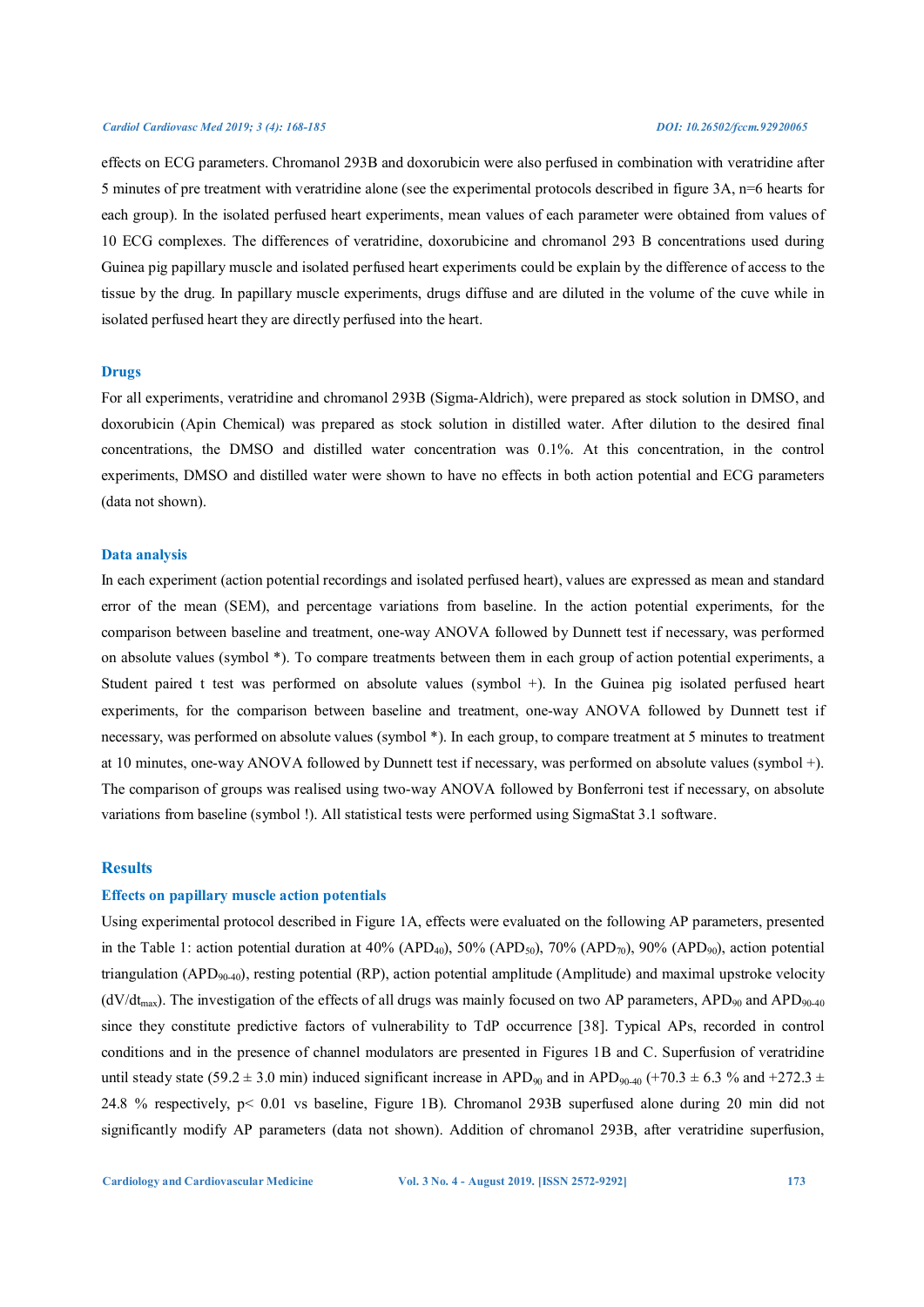potentiated the effects on APD<sub>90</sub> and on APD<sub>90-40</sub> (+114.0  $\pm$  14.1 % and +429.9  $\pm$  39.7 % respectively, p< 0.01 vs veratridine, Figure 1B). In the other group, before doxorubicin addition, veratridine significantly increased APD<sub>90</sub> and APD<sub>90-40</sub> (+72.6  $\pm$  7.0 % and +257.2  $\pm$  32.6 %, respectively, p< 0.01 vs baseline, figure 1C), as observed previously. Doxorubicin superfused alone (20 min) did not significantly modify AP parameters (data not shown). Addition of doxorubicin significantly potentiated the effects of veratridine on APD<sub>90</sub> and on APD<sub>90-40</sub> (+104.7  $\pm$  9.5 %, p< 0.001 and +382.2  $\pm$  30.4 %, p< 0.01 respectively, vs veratridine, Figure 1C). Effects on APD<sub>90</sub> and APD<sub>90-40</sub> by veratridine alone or combined to chromanol 293B or doxorubicin at 1 Hz stimulation rate are presented in Figure 2 A and B. In these groups, preparations were also stimulated at 0.5 Hz and veratridine alone showed reverse-frequency dependent effects on action potential duration and prolongation whereas the additional increase in APD<sub>90</sub> and APD<sub>90-40</sub> induced by the combination of veratridine and chromanol 293B or doxorubicin was not significantly different between the two stimulation rates (data not shown). The absence of reverse use dependence effects by doxorubicin and chromanol 293B addition to veratridine at low frequency confirm  $I_{Ks}$  current involvement which is not affected by this process compare to IKr current. Effects of drugs on AP parameters are summarized in the Table 1.

| <b>Parameters</b>       | Chromanol 293B 30 µM |                     |                       | Doxorubicin 30 µM |                     |                        |
|-------------------------|----------------------|---------------------|-----------------------|-------------------|---------------------|------------------------|
|                         | <b>Baseline</b>      | Vera                | $\bf{V}era + chro$    | <b>Baseline</b>   | Vera                | $\bf{V}era + \bf{Dox}$ |
| RP(mV)                  | $-91.3 \pm 0.8$      | $-91.8 \pm 0.8$     | $-92.7 \pm 0.8$       | $-91.6 \pm 0.7$   | $-89.6 \pm 0.6*$    | $-89.6 \pm 0.7*$       |
| $APD40$ (ms)            | $142.93 \pm 8.8$     | $170.3 \pm 11.2^*$  | $191.6 \pm 12.0$ **+  | $116.7 \pm 6.0$   | $123.7 \pm 6.6$     | $122.8 \pm 11.7$       |
| $APD50$ (ms)            | $163.0 \pm 9.6$      | $211.0 \pm 13.1$ ** | $258.3 \pm 17.6$ **++ | $127.2 \pm 5.5$   | $160.7 \pm 5.3$ **  | $172.9 \pm 11.1$ **    |
| $APD_{70}$ (ms)         | $167.7 \pm 10.5$     | $267.6 \pm 13.4**$  | $340.6 \pm 19.8$ **++ | $144.2 \pm 5.1$   | $217.1 \pm 5.5$ **  | $255.9 \pm 10.1$ **++  |
| $APD90$ (ms)            | $178.9 \pm 10.7$     | $304.7 \pm 13.2$ ** | $382.9 \pm 20.1$ **++ | $156.8 \pm 5.1$   | $270.6 \pm 6.4**$   | $320.9 \pm 6.9$ **+++  |
| $APD90-40$ (ms)         | $36.1 \pm 2.2$       | $134.4 \pm 6.7**$   | $191.3 \pm 11.9$ **++ | $41.1 \pm 2.8$    | $146.8 \pm 10.4$ ** | $198.2 \pm 12.2$ **++  |
| Amplitude $(mV)$        | $135.1 \pm 0.4$      | $127.6 \pm 0.6$ **  | $126.3 \pm 0.7$ **    | $133.7 \pm 0.6$   | $125.4 \pm 1.9**$   | $123.8 \pm 1.5$ **     |
| $dV/dt_{\rm max}$ (V/s) | $186.6 \pm 27.2$     | $153.5 \pm 20.7$    | $146.5 \pm 21.5$      | $216.5 \pm 14.0$  | $194.6 \pm 9.4$     | $195.0 \pm 8.7$        |

**Table 1:** action potential parameters obtained during action potential recording experiments at 1 Hz on guinea pig papillary muscles. RP: resting potential,  $APD<sub>40</sub>$ ;  $APD<sub>50</sub>$ ;  $APD<sub>70</sub>$ ; and  $APD<sub>90</sub>$ : action potential duration at 40, 50, 70 and 90% of repolarisation,  $APD_{90-40}$ : action potential triangulation. This parameter calculated by the difference between APD90 and APD40 corresponds to triangulation degree, an indicator risk of Early After Depolarization (EAD) and TdPs. Amplitude: action potential amplitude, dV/dtmax: maximum upstroke velocity. Statistics: \* p<0.05, \*\* p<0.01 one way ANOVA and Dunnett test between baseline and treatments. +  $p<0.05$ , ++ $p<0.01$ , +++  $p<0.001$  student paired t test between treatments in each group.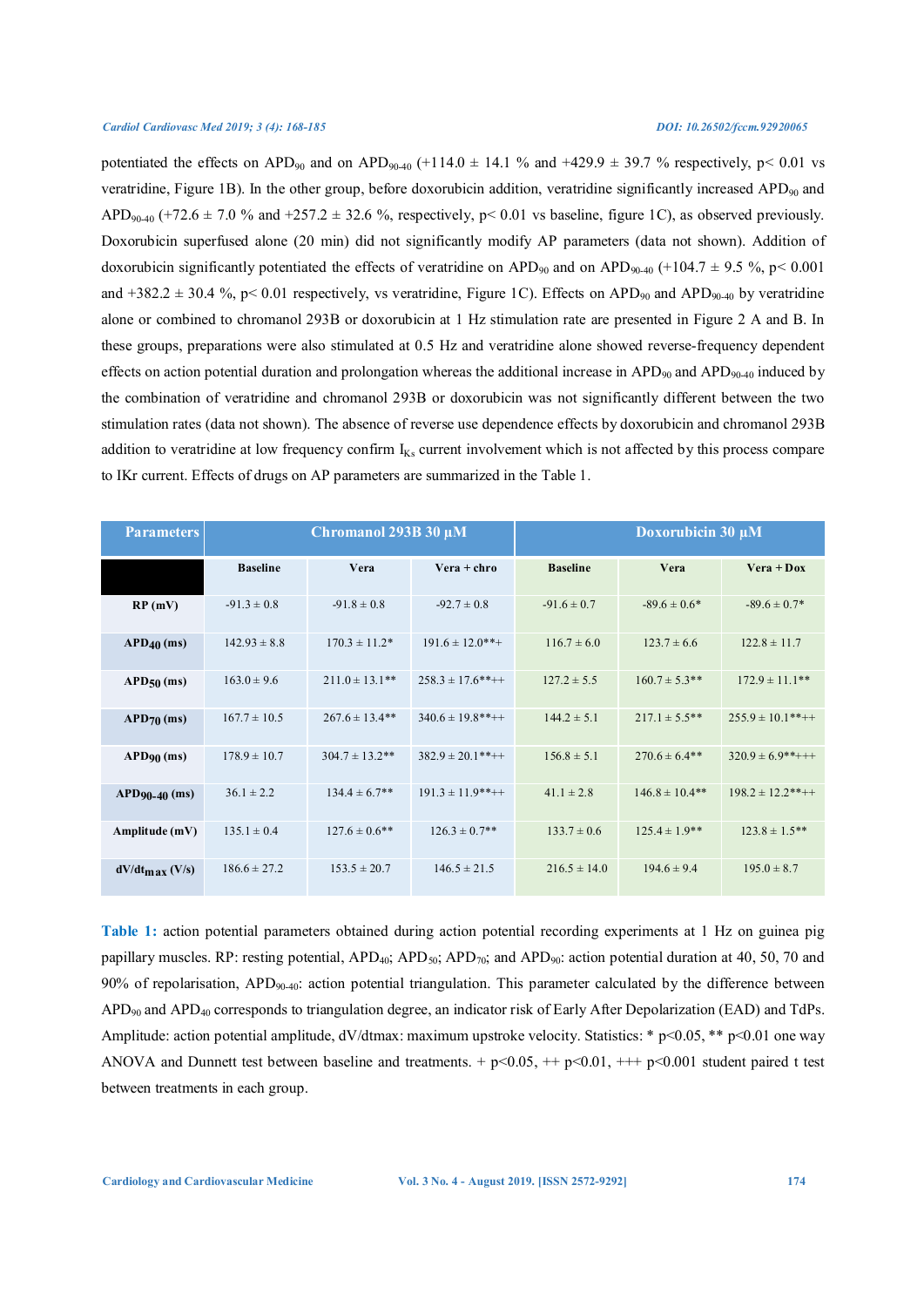

# Papillary muscle recording protocol

**Figure 1:** Action potential studies using intracellular microelectrode on Guinea pig papillary muscle. A: Diagrammatic representation of the experimental recording protocol used in Guinea pig papillary muscle experiments. 20', 2', and 3' represent the time recording for each tested condition. B: Typical action potential recordings at 1 Hz stimulation frequency in control conditions and in the presence of veratridine alone or combined with chromanol 293B. C: Typical action potential recordings at 1 Hz stimulation frequency in control conditions and in the presence of veratridine alone or combined with doxorubicin.



**Figure 2:** Effects of veratridine 1 µM, chromanol 30 µM and doxorubicin 30 µM on action potential duration at 90%  $(APD<sub>90</sub>)$  and action potential triangulation  $(APD<sub>90-40</sub>)$ , at 1 Hz. A and B: After baseline step, preparation were superfused with veratridine until steady state, then with veratridine + chromanol or doxorubicin ( $n=6$ ). Data are expressed as percentage variations from baseline  $\pm$  SEM: \*\* = p< 0,01 vs baseline (ANOVA followed by Dunnett's test performed on absolute values from baseline);  $++=p<0,01$  for the effects of veratridine + chromanol vs veratridine; and  $++=p< 0,001$  for the effects of veratridine  $+$  doxorubicin vs veratridine (Student paired t test performed on absolute values from baseline).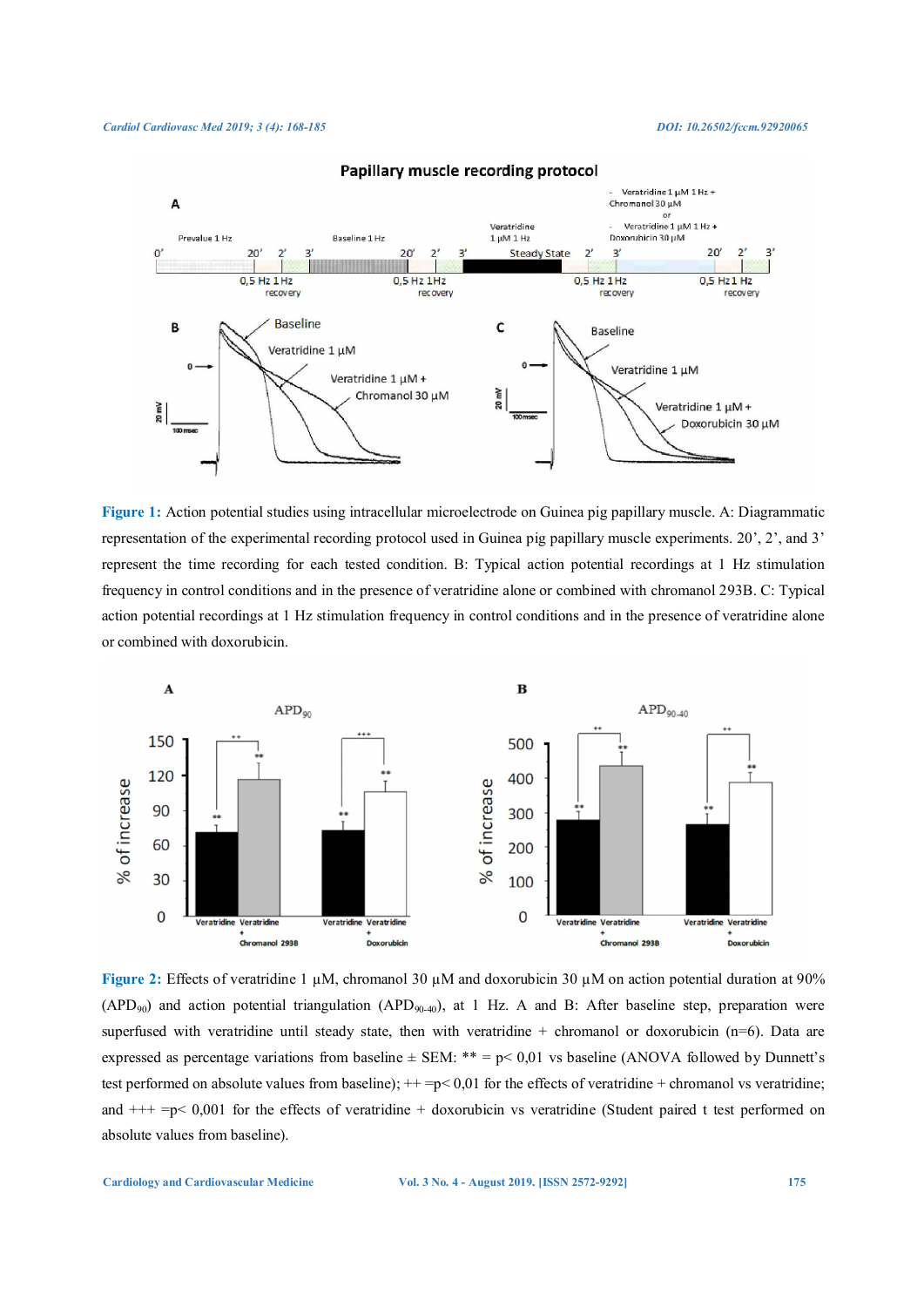#### **Effects on electrophysiological parameters on isolated perfused Guinea pig hearts**

The effects of  $I_{Ks}$  and  $I_{NaL}$  channel modulators were investigated on the ECG parameters recorded on isolated perfused Guinea pig heart, and more particularly on the QT and  $T_{peak} - T_{end}$  ( $T_{p-e}$ ) intervals. Since none of the evaluated drugs affect heart rate, QTc variations were similar to QT variations.  $T_{p-e}$  interval, measured between the peak and the end of the T wave, corresponds to the transmural dispersion of cardiac repolarisation [39-41]. This interval is also expressed with the ratio  $T_{p-e}$  / QT which is a better predictive indicator of TdPs vulnerability than QT and Tp-e considered independently [42].

| <b>Parameters</b>      | <b>RR</b> interval (ms) | PR interval (ms)    | <b>ORS</b> interval (ms) | OT interval (ms)      | <b>Tpeak-Tend interval</b><br>(ms) |
|------------------------|-------------------------|---------------------|--------------------------|-----------------------|------------------------------------|
|                        |                         |                     |                          |                       |                                    |
| <b>Baseline</b>        | $261.8 \pm 6.6$         | $59.2 \pm 2.3$      | $18.8 \pm 0.3$           | $148.3 \pm 3.4$       | $16.4 \pm 2.6$                     |
| Vera 5'                | $263.2 \pm 9.2$         | $60.1 \pm 2.7$      | $19.7 \pm 0.7$           | $162.1 \pm 7.4*$      | $35.3 \pm 4.8$ **                  |
| Vera 10'               | $261.2 \pm 5.2$         | $64.9 \pm 3.5$ **+  | $19.8 \pm 1.2$           | $170.6 \pm 5.9$ **    | $47.6 \pm 8.0$ **+                 |
| Washout                | $263.7 \pm 5.8$         | $59.1 \pm 3.0$      | $19.6 \pm 0.8$           | $145.7 \pm 3.4$       | $20.7 \pm 3.5$                     |
|                        |                         |                     |                          |                       |                                    |
| <b>Baseline</b>        | $277.4 \pm 10.2$        | $56.9 \pm 2.1$      | $17.0 \pm 1.0$           | $157.0 \pm 3.8$       | $17.5 \pm 1.9$                     |
| Chro $5$ '             | $283.3 \pm 12.4$        | $57.0 \pm 2.1$      | $18.1 \pm 1.0$           | $163.3 \pm 4.4**$     | $16.9 \pm 1.0$                     |
| Chro 10'               | $281.3 \pm 13.2$        | $57.7 \pm 2.0$      | $18.3 \pm 1.0$           | $164.8 \pm 4.0**$     | $18.4 \pm 2.3$                     |
| Washout                | $272.3 \pm 11.0$        | $57.9 \pm 1.9$      | $17.5 \pm 1.1$           | $155.9 \pm 3.2$       | $20.1 \pm 3.7$                     |
|                        |                         |                     |                          |                       |                                    |
| <b>Baseline</b>        | $281.1 \pm 9.9$         | $62.0 \pm 1.2$      | $17.1 \pm 0.8$           | $155.0 \pm 2.7$       | $15.1 \pm 1.5$                     |
| Dox $5'$               | $289.4 \pm 10.6$        | $63.3 \pm 1.0$      | $17.3 \pm 0.7$           | $156.2 \pm 2.9$       | $15.5 \pm 1.9$                     |
| Dox $10^{\circ}$       | $301.1 \pm 13.5*$       | $63.6 \pm 1.5$      | $17.0 \pm 1.0$           | $157.1 \pm 2.6$       | $18.4 \pm 2.6$ **++                |
| Washout                | $293.5 \pm 13.4*$       | $62.9 \pm 1.4$      | $17.4 \pm 1.0$           | $155.8 \pm 3.2$       | $20.3 \pm 2.1**$                   |
|                        |                         |                     |                          |                       |                                    |
| <b>Baseline</b>        | $270.6 \pm 6.6$         | $62.6 \pm 1.2$      | $17.8 \pm 0.7$           | $153.5 \pm 3.5$       | $18.7 \pm 3.6$                     |
| Vera 5'                | $302.5 \pm 28.5$        | $64.8 \pm 1.5$      | $18.0 \pm 1.2$           | $170.7 \pm 5.7*$      | $46.5 \pm 6.5*$                    |
| Vera + Chro            | $281.6 \pm 6.3$         | $71.1 \pm 2.0$ **+  | $19.8 \pm 1.8$           | $202.8 \pm 8.6$ **+++ | $82.0 \pm 13.6$ **++               |
| Washout                | $270.9 \pm 3.4$         | $62.9 \pm 1.5$      | $16.2 \pm 0.8$           | $152.7 \pm 4.1$       | $21.2 \pm 3.5*$                    |
|                        |                         |                     |                          |                       |                                    |
| <b>Baseline</b>        | $248.4 \pm 9.4$         | $60.6 \pm 1.4$      | $16.9 \pm 0.8$           | $139.0 \pm 4.5$       | $16.3 \pm 1.2$                     |
| Vera 5'                | $242.9 \pm 10.3$        | $63.4 \pm 1.2*$     | $18.4 \pm 0.4$           | $151.1 \pm 5.9$ **    | $39.4 \pm 3.5$ **                  |
| $\bf{V}era + \bf{Dox}$ | $251.1 \pm 8.7$         | $68.0 \pm 1.6$ **++ | $21.1 \pm 1.0$ **+       | $178.5 \pm 6.8$ **+++ | $75.1 \pm 5.7$ **++                |
| Washout                | $245.8 \pm 7.5$         | $61.2 \pm 1.7$      | $17.0 \pm 0.8$           | $136.2 \pm 4.5$       | $21.3 \pm 2.2*$                    |

**Table 2:** ECG parameters / intervals obtained during isolated perfused Guinea pig heart experiments. RR: RR interval, PR: PR interval, QRS: QRS interval, QT: QT interval, T<sub>peak</sub>-T<sub>end</sub> (Tp-e): T<sub>peak</sub>-T<sub>end</sub> interval. Statistics: \* p<0.05, \*\* p<0.01 one way ANOVA and Dunnett test between baseline and treatments. + p<0.05, ++ p<0.01, +++ p<0.001 Student paired t test between treatments at 5' and 10 ' or Vera + Chro or Vera + Dox in each group. QT and  $T_{p-e}$ interval statistical comparisons between the different groups were illustrated on the corresponding histogramms (Figure 4).

As shown in the experimental protocol illustrated in Figure 3A, chromanol 293B or doxorubicin were tested for 5 min combined with veratridine, after 5 min pre-treatment with this last compound. Effects of drugs on ECG parameters are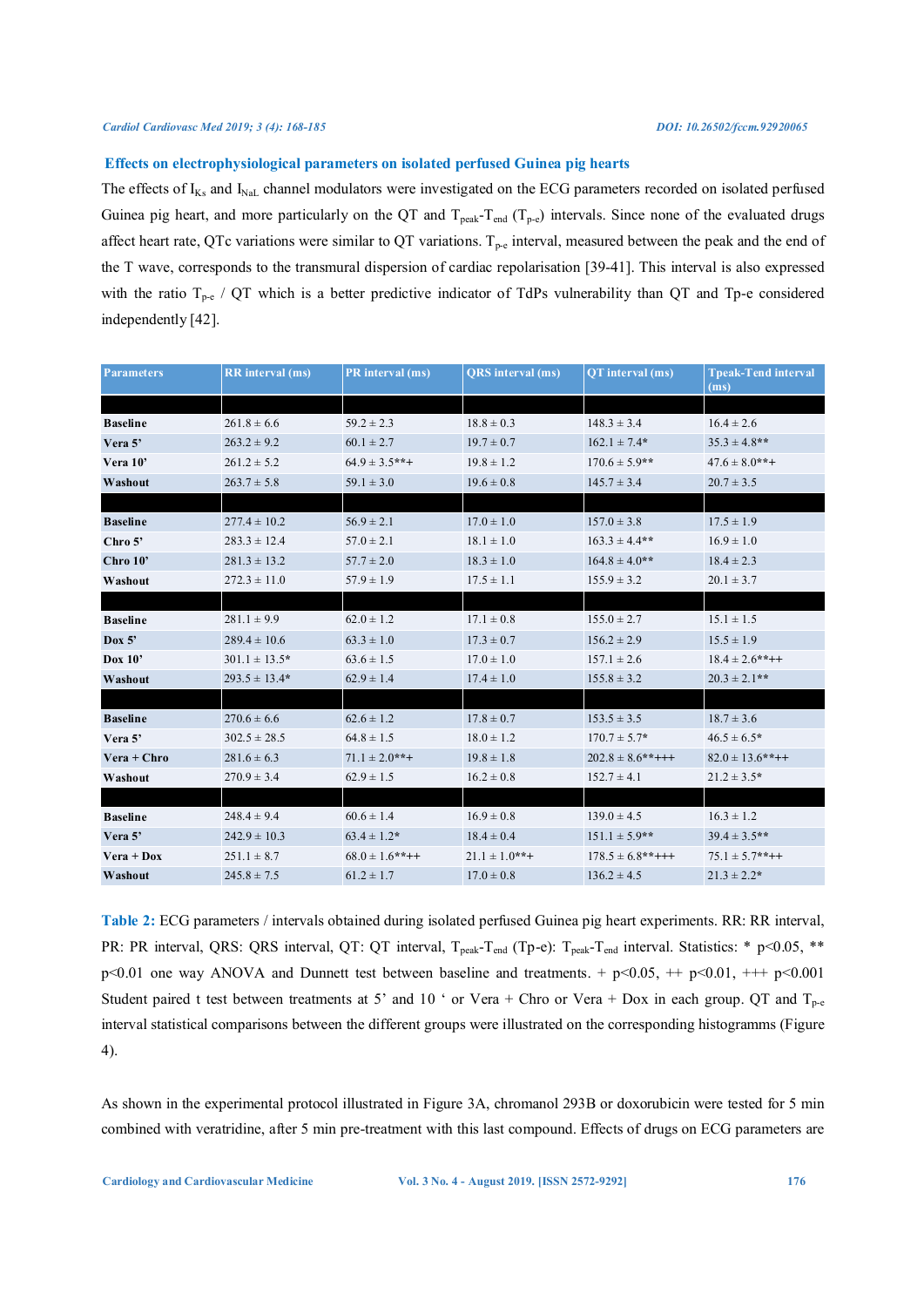summarized in Table 2. Typical traces of ECG recordings in control conditions and in the presence of veratridine alone or combined with chromanol 293B or doxorubicin, are shown in Figure 3B and C. In panel B, classical ECG traces are presented in the control conditions (Baseline). An increase of QT and Tp-e intervals is observed on the ECG trace after veratridine 300 nM perfusion alone. This QT and Tp-e intervals increase is potentiated after addition of chromanol 293B 10 µM to veratridine. Same results are observed with doxorubicin. In panel C, the QT and Tp-e intervals increase observe after veratridine 300 nM perfusion alone is potentiated when doxorubicin 10  $\mu$ M is added.



**Figure 3:** Electrocardiogramm recordings in Guinea pig isolated Langendorff perfused heart model. A: Diagrammatic representation of the experimental recording protocol used in Guinea pig isolated Langendorff perfused heart experiments. B: Representative bipolar electrocardiographic signals recorded during the experiments on isolated perfused Guinea pig heart: The prevalue step corresponds to the control solution superfusion without vehicle. After 10 minutes of baseline corresponding to the control solution added with the vehicle, veratridine 300 nM was perfused during 5 minutes followed by a 5 minutes perfusion of veratridine 300 nM + chromanol 10  $\mu$ M (n=6). C: The prevalue step corresponds to the control solution superfusion without vehicle. After 10 minutes of baseline corresponding to the control solution added with the vehicle, veratridine 300 nM was perfused during 5 minutes followed by a 5 minutes perfusion of veratridine 300 nM + doxorubicin 10  $\mu$ M (n=6).

Perfusion of each drug alone: Perfusion of veratridine during 10 minutes induced significant increases in QT interval  $(+9.3 \pm 4.0\%, p < 0.05 \text{ vs baseline at } 5 \text{ minutes and } +15.0 \pm 3.4\%, p < 0.01 \text{ vs baseline at } 10 \text{ minutes, Figure 4A}),$  and in Tp-e interval  $(+115.2 \pm 23.1\%$ , p<0.01 vs baseline at 5 minutes and  $+190.2 \pm 51.4\%$ , p<0.01 vs baseline at 10 minutes,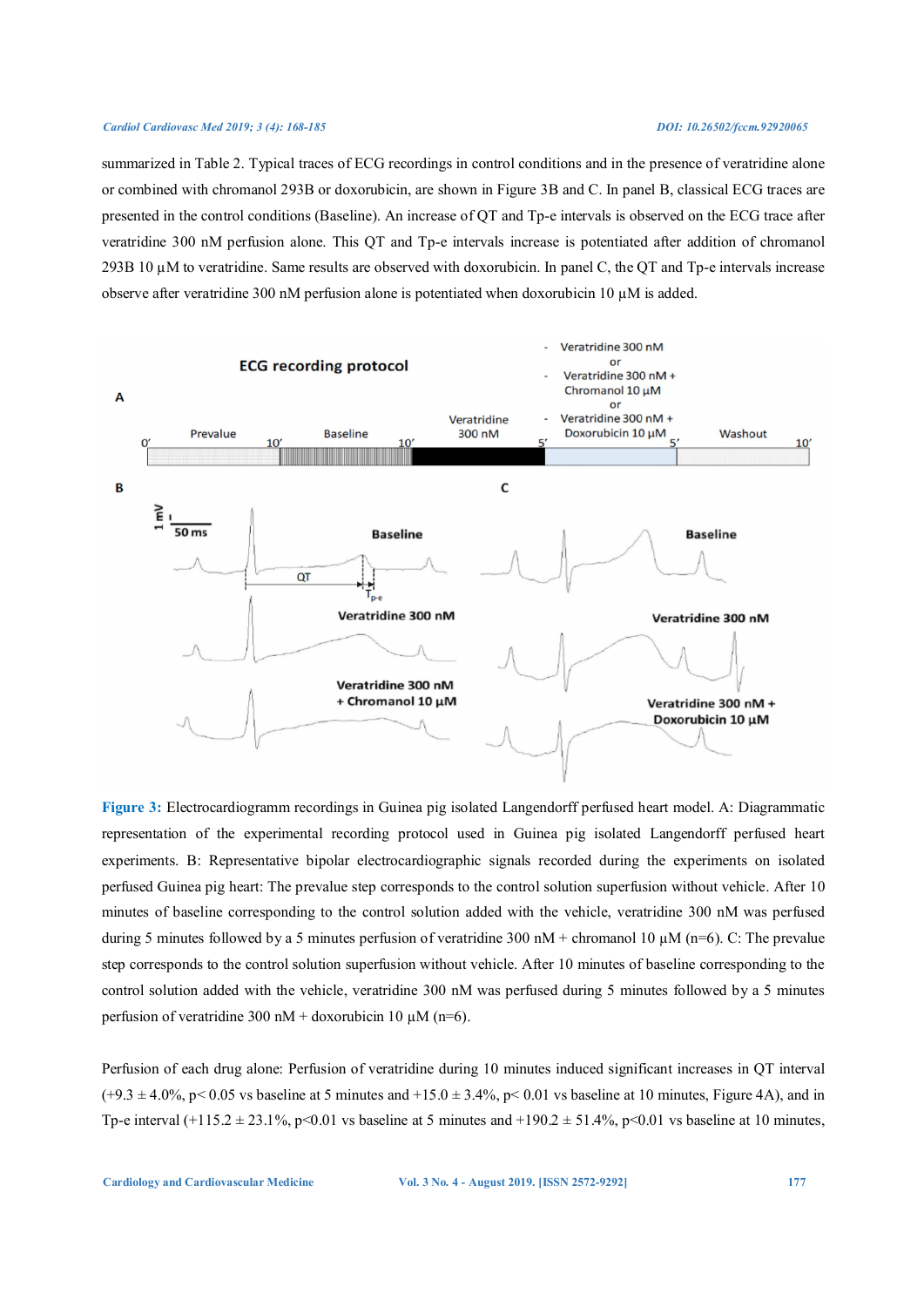figure 4B). Perfusion of chromanol 293B during 10 minutes induced a slight but significant increase in QT interval  $(+4.0 \pm 0.8\%$  and  $+5.0 \pm 0.9\%$  at 5 and 10 minutes respectively, p< 0.01 vs baseline, Figure 4A) but did not statistically affect Tp-e interval (Figures 4B). Doxorubicin perfused during 10 minutes did not affect QT interval but induced a significant increase in Tp-e interval  $(+21.9 \pm 6.2\%)$ , p< 0.01 vs baseline at 10 minutes, Figure 4B).



**Figure 4:** Effects of veratridine 300 nM, chromanol 10 µM and doxorubicin 10 µM on QT, Tpeak-Tend intervals of ECG signals. Each drug (n=6) was perfused during 10 minutes after baseline. Veratridine was also perfused alone 5 minutes followed by a 5 minutes of veratridine in combination with chromanol 293B or doxorubicin. Data are expressed as percentage variations from baseline  $\pm$  SEM. \* =p< 0,05 and \*\* =p< 0,01 vs baseline (ANOVA followed by Dunnett's test performed on absolute values from baseline). !! =p< 0,01 and !!! =p< 0,001 for the effects of veratridine combinated to chromanol or doxorubicin vs veratridine, chromanol and doxorubicin alone after 10 minutes perfusion (ANOVA followed by Bonferroni's test performed on absolute variations from baseline). **+** =p< 0,05, ++  $=p< 0.01$  and  $++= p< 0.001$  to compare effects between 5 and 10 minutes in each group (Student paired t test were performed on absolute values from baseline).

Perfusion of drug combination: When compared to veratridine perfused alone (during 10 min), addition of chromanol 293B to veratridine (5 min after 5 min veratridine perfusion) significantly potentiated the effects observed on QT interval (+32.1  $\pm$  4.1%, p< 0.001 vs time-matched values in the veratridine group, Figure 4A) and Tp-e interval  $(+338.5 \pm 45.9\%, p < 0.001$  vs time-matched values in the veratridine group, Figure 4B). Doxorubicin, as chromanol 293B, potentiated the effects of veratridine on QT and Tp-e intervals (QT: +28.4  $\pm$  2.6%, p< 0.01 vs time-matched values in the veratridine group, figure 4A; Tp-e interval:  $+360.7 \pm 20.0\%$ , p $< 0.001$  vs time-matched values in the veratridine group, Figure 4B). The analysis of the Tp-e/ QT ratio showed identical results as Tp-e interval effects (datas not shown).

# **IKs current inhibition by chromanol 293B**

In order to check cardiac I<sub>ks</sub> current inhibition by chromanol 293B on HEK-293/KCNQ1-KCNE1 stable cell line,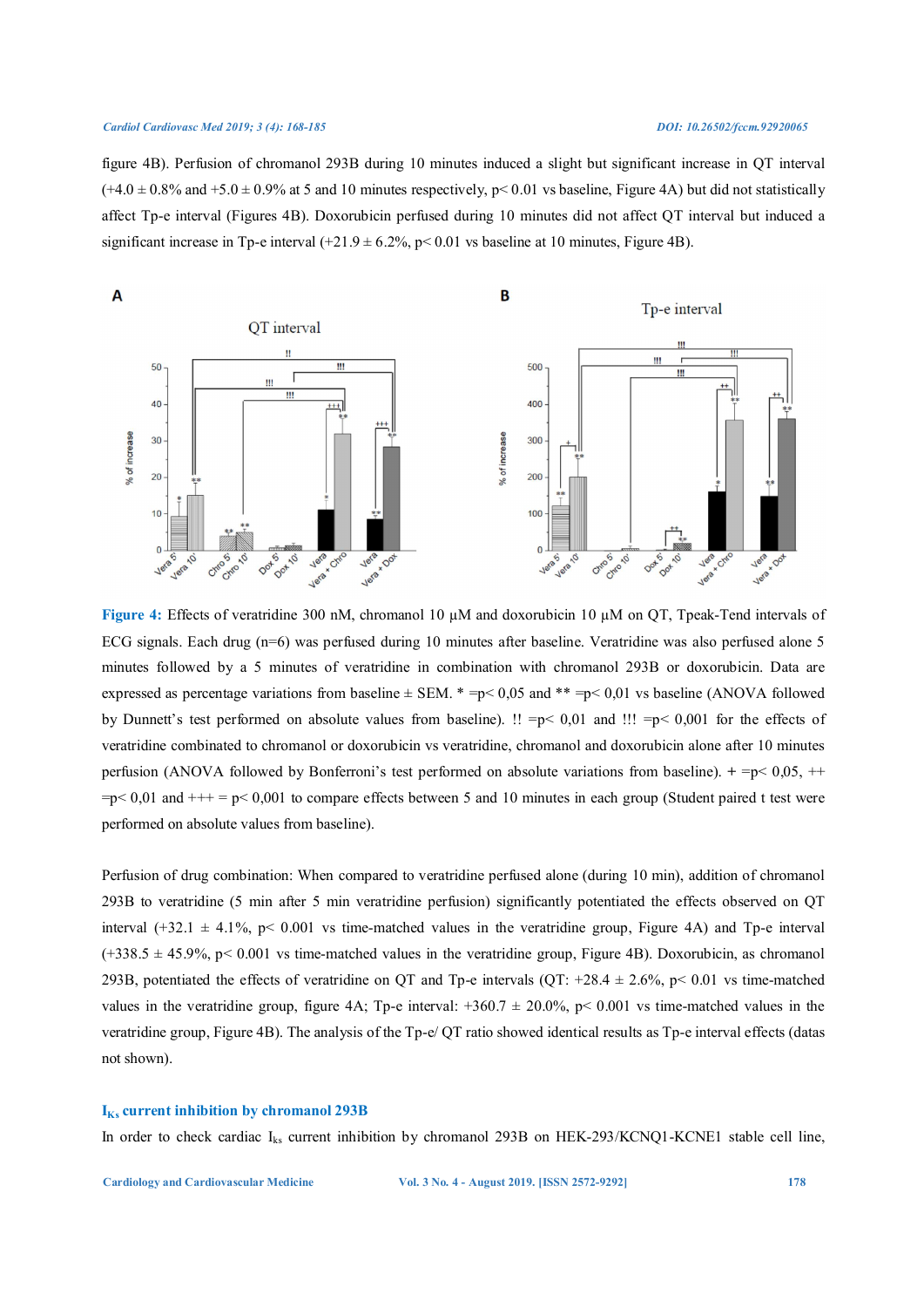electrophysiology experiments were performed using the patch perforated configuration with four drug concentrations 1, 3, 10 and 30 µM (Supplemental Figure 1). Our data indicate that the cumulative perfusion of these chromanol 293B concentrations has an inhibitory effect of  $I_{ks}$  current with a significant decrease of its amplitude (Supplemental Figure 1A). The current amplitude on the prepulse at + 100 mV potential decrease from 3.5 nA to 0.6 nA in the presence of 30 µM of chromanol 293B. From the four cumulative perfused chromanol 293B concentrations, a dose response curve is obtained with the percentage of current inhibition in function of Log chromanol 293B concentration. The curve is fitted with pharmacological Hill equation, and an  $IC_{50} = 6.51 \mu M$  and a Hill number n=0.75 are determined (Supplemental Figure 1B).  $I_{ks}$  current traces recorded in the control condions and in the presence of 10  $\mu$ M of chromanol 293B are presented in the supplemental figure1 panel C. These data indicate that chromanol 293B is able to inhibit  $I_{ks}$  current and could be potentialy used to study the role of this current in repolarisation reserve process in the intracellular microelectrode and isolated perfused heart studies. Effects of doxorubicin was also evaluated on Iks current with the same experimental conditions in previous published works with an  $IC_{50} = 4.78 \mu M$  and an inhibition close to 75% at 30 µM.



Supplemental Figure 1: Pharmacological experiments on human I<sub>Ks</sub> cardiac potassium repolarizing current stably expressed on HEK-293 cells. Cells were patched using perforated patch configuration. Cells were clamped at – 80 mV potential and then, cells were depolarized from – 70 mV to 100 mV by repetitive unique step during 3.5 s followed by 3.5 s at the repolarising step of – 40 mV. After steady state in control condition four cumulative concentrations of chromanol 293B, 1, 3, 10 and 30  $\mu$ M were perfused on cells until steady state for each of them. (A) Typical I<sub>Ks</sub> currents traces recorded in control condition and after perfusion of each tested chromanol 293B concentration and washout (n=4). (B) % of inhibition in function of the Log [chromanol 293B] fitted by Hill equation to calculate the  $IC_{50}$  of chromanol 293B inhibition on  $I_{Ks}$  current. (C) Typical  $I_{Ks}$  current traces recorded using an I/V step protocol in control condition and in the presence of 10  $\mu$ M of chromanol 293B.  $\pm$ 

### **Discussion**

KCNQ1 and KCNE1 protein subunits constitute the cardiac channel responsible of  $I_{Ks}$  potassium repolarizing current [16, 17]. This current is a part of delayed ventricular potassium component and is associated to the  $I_{Kr}$  current, in the ventricular repolarization. Pharmacological inhibition of  $I_{Ks}$  current could potentially have an arrhythmic effect, as loss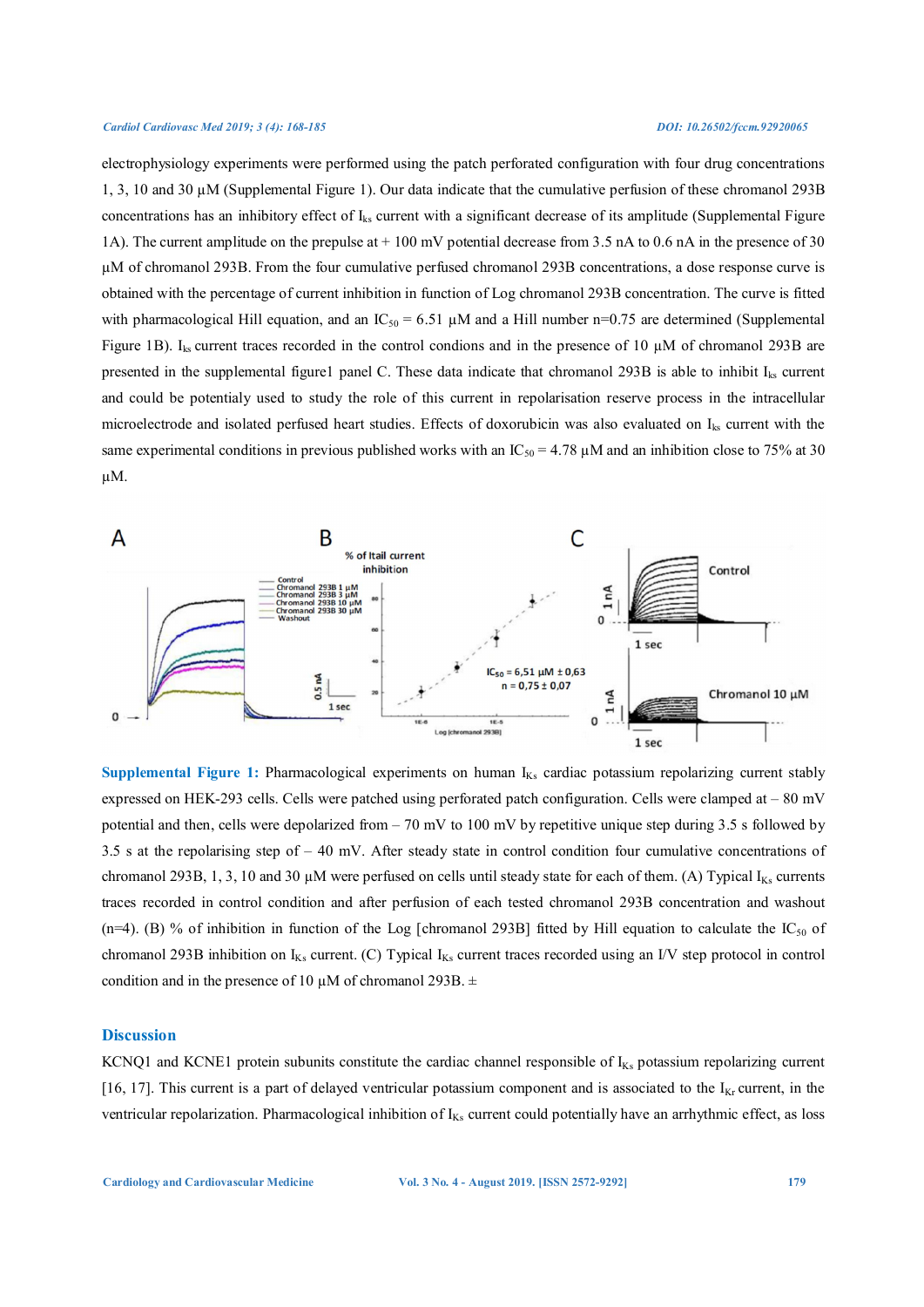of function mutations in the congenital long QT syndrome (LQT1 or LQT5) where this current is involved [43, 44]. This pharmacological inhibition results in drug side effects and could be evaluated in preclinical safety pharmacology test. Moreover, it has been shown that the cardiac  $I_{Ks}$  potassium repolarizing current plays a key role in the ventricular repolarisation reserve process [4, 5]. In this context, first, we checked the  $I_{Ks}$  current inhibition by chromanol 293B, a selective inhibitor and by doxorubicin, a chemotherapeutic molecule (previous published works [34]), on HEK 293 cell line stably expressing KCNQ1 / KCNE1 subunits that constitute the channel responsible of  $I_{Ks}$  potassium repolarizing current. Results on these previous works have demonstrated QT interval prolongation by  $I_{Ks}$  inhibition without effects on  $I_{Kr}$  repolarizing current showing the impotance of preclinical assessment on  $I_{Ks}$  current inhibition. Then, in a second time, using these two inhibitors, we studied the role of the  $I_{Ks}$  current in repolarisation reserve process on action potentials and ECG parameters using intracellular microelectrode in Guinea pig papillary muscle and Guinea pig isolated Langendorff perfused heart techniques.

In the pharmacological study, our data confirm that chromanol 293B inhibits  $I_{Ks}$  current in a dose dependant manner. The current amplitude is drastically decreased by the perfusion of cumulative concentrations of chromanol 293B with a partial reversible effect. The estimated  $IC_{50}$  is 6.51  $\mu$ M, a result close to those reported in the literature from several mamal species including human [35, 36]. Effects of doxorubicin were evaluated on  $I_{Ks}$  current in previous published work [34]. The estimated  $IC_{50}$  was 4.78  $\mu$ M. Taken together, these data indicate that chromanol 293B and the chemotherapeutic agent doxorubicin could be used as inhibitors of  $I_{Ks}$  current to study the role of this current in the repolarisation reserve process.

Then, we performed intracellular microelectrode and isolated Langendorff perfused heart experiments to study the role of I<sub>Ks</sub> ventricular repolarizing current in the repolarization reserve process. It has been shown that QT-interval prolongation itself is antiarrhythmic whereas it becomes proarrhythmic when it is associated with interrelated proarrhythmic factors including TRIaD (Triangulation Reverse use dependance Instability and Dispertion). These factors include action potential triangulation, reverse- use dependence, electrical instability of the action potential and dispersion of repolarization [45-47]. They are considered as biomarkers to predict the development of "torsade de pointes" arrhythmia.

In the present work, proarrhythmic conditions were induced by veratridine in both models. This alkaloid is known to activate a late persistent sodium current  $I_{\text{Nat}}$  [37] which corresponds to incomplete or slowed  $I_{\text{Nat}}$  inactivation [48]. As expected, veratridine (at  $1 \mu$ M in action potential papillary muscle experiments and 300 nM in isolated perfused heart experiments) induced triangulation of the action potential associated to an increase of  $ADP_{90-40}$  and a significant increase of action potential and QT interval duration. Furthermore, this agent showed reverse-frequency on action potential duration and caused a rise in dispersion of repolarisation (Tp-e interval, [49]). The increase in AP-duration and reverse-use dependence have already been reported for veratridine in the same preparation [50] as well as in rabbit heart [31]. Both triangulation and dispersion were described on rabbit heart [51]. By contrast, chromanol 293B did not modify these parameters when tested alone. This result is in conformity with the experiment realized in dog, rabbit and human hearts [8, 10, 52]. It has also been reported that chromanol 293B did not increase the AP duration and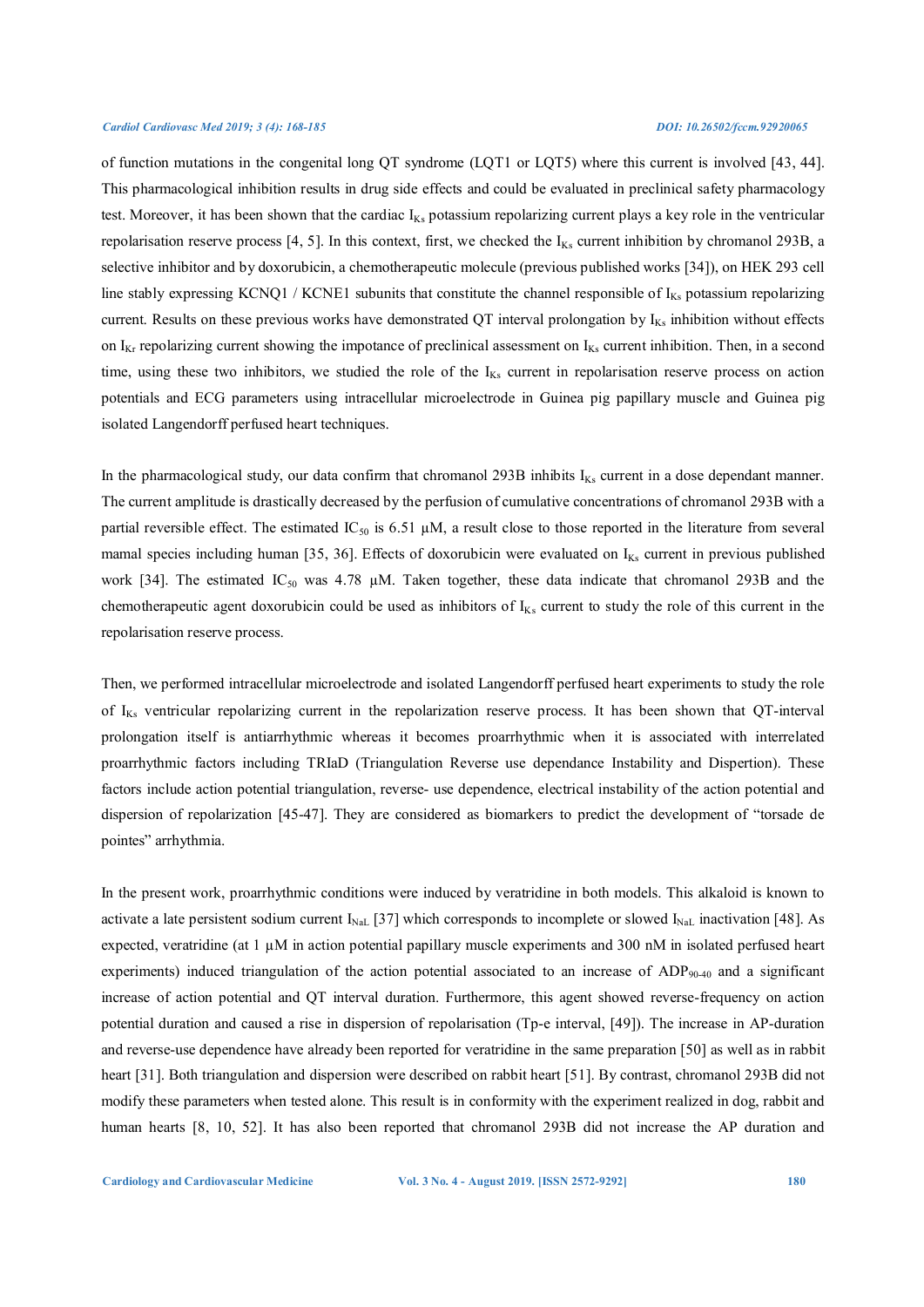triangulation in rabbit heart [27]. In the same way, we have tested the chemotherapeutic agent doxorubicin used to treat cancer. The present results indicate that the perfusion of this drug alone does not affect QT interval. This observation differ with our previous data recorded from the same preparation [34] and could be explained by differences in perfusion duration (10 min vs 45 min) and the concentrations used (10  $\mu$ M vs 30  $\mu$ M). As already reported in clinical pharmacological studies [33], doxorubicin slightly amplified QT interval dispersion.

We also demonstrate here the participation of the slow outward potassium current in action potential triangulation and dispersion of repolarization induced after the activation of the sustained component of the fast sodium current. The block of  $I_{Ks}$  by chromanol 293B in the presence of veratridine significantly increased action potential duration and triangulation and enhanced the index of dispersion of repolarization. Similar effects have been observed in the presence of doxorubicin under the same experimental conditions. As we previously showed, the chemotherapeutic agent doxorubicin blocks I<sub>Ks</sub> in isolated Guinea pig papillary muscle [34]. Taken together these data demonstrate the participation of the slow potassium current  $I_{Ks}$  in the functional efficiency of repolarisation reserve. In situations where APD is prolonged,  $I_{Ks}$  activation may limit excessive APD lengthening by a negative feedback mechanism providing more safety of the repolarisation process [5, 8]. It has been shown that  $I_{Ks}$  is able to protect heart against the proarrhythmic reverse rate-dependent action potential triangulation induced by  $I_{Kr}$  blockade [7, 27, 30].

# For the first time, we clearly show here that d

oxorubicin at concentrations which do not modify the cardiac action potential duration, is able to reduce the repolarisation reserve probably by blocking the  $I_{Ks}$  current. On the other hand, this work further confirms that  $I_{Ks}$  limits the excessive prolongation of action potential and QT interval, and protects from the triangulation and dispersion processes caused by the late persistent sodium current.  $I_{\text{NaL}}$  may be the consequence of pathological gating or regulation abnormalities such as LQT3 [53], LQT4 [54] and LQT-CAV3 (LQT8) [55] syndromes. The sustained sodium current is also observed in acquired heart diseases as heart failure and post- infarction remodelled myocardium. I<sub>NaL</sub> enhancement is generally associated with prolonged repolarisation and reduced repolarisation reserve [48].

It can be concluded that the pharmacological block of I<sub>Ks</sub> does not prolong APD, but can decrease the safety of repolarisation reserve process and therefore increase the proarrhythmic risk, especially in the pathological situations where the late persistent sodium current is activated.

# **Conflict of interests**

Authors declare to do not have conflict of interest.

# **Authorship**

Contribution to this work: RP, CS and HMM did experiments and analysis of the data. RP, HMM, JFF, MLG and PB did the design of experiments and interpretation of the data. RP, JFF, MLG, PB and HMM write the drafting version of the manuscript. All of the authors approve the final version of the submitted manuscript and are agree to be accountable for all aspects of the work in ensuring that questions related to the accuracy or integrity of any part of the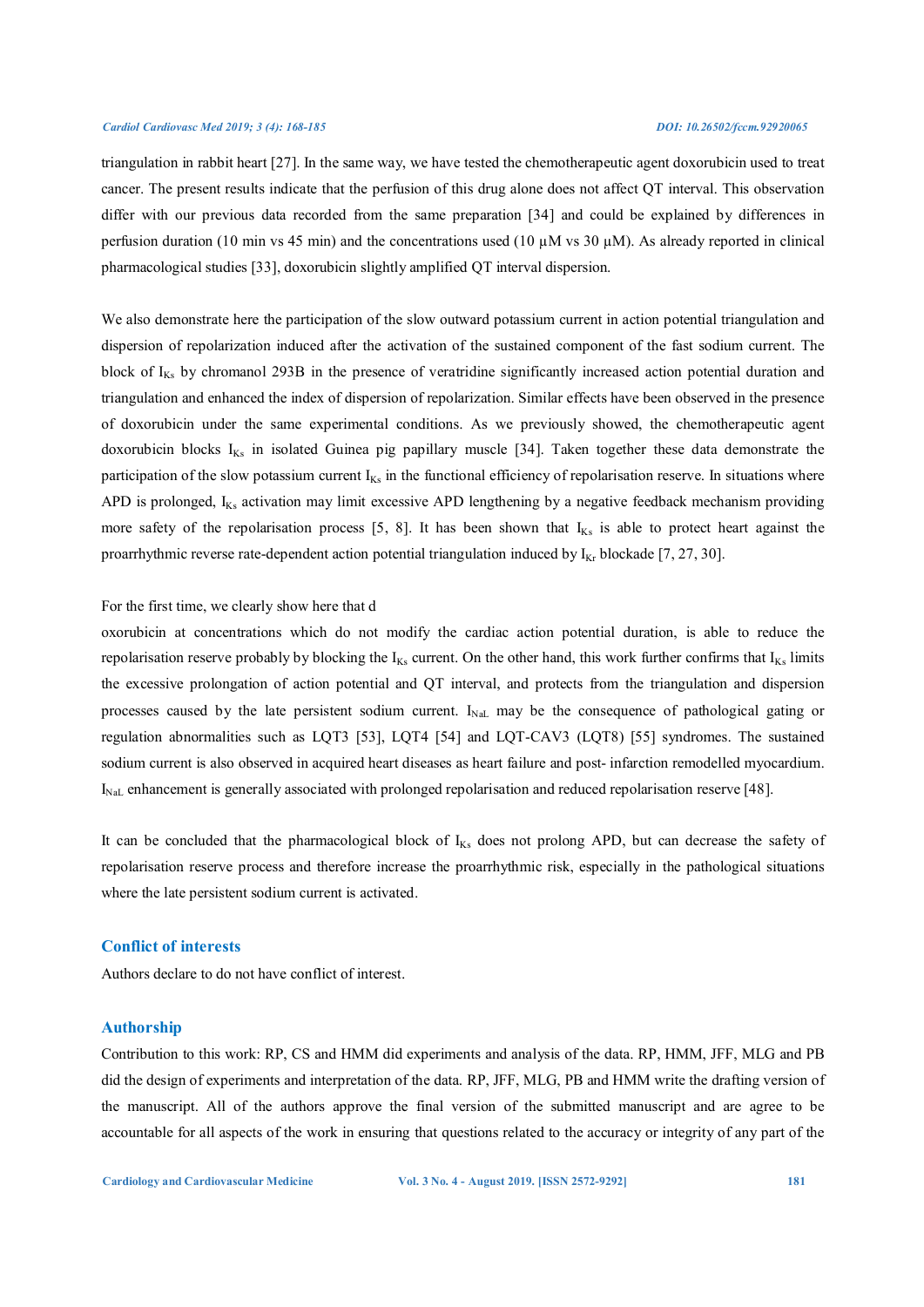article are appropriately investigated and resolved.

### **Financial supports**

HMM was supported by ANRT fellowship, the CNRS "Centre National de le Recherche Scientifique", the University of Poitiers and by the CRO Physiostim company; RP, CS and MLG were supported by the CRO Physiostim company; JFF and PB were supported by the CNRS "Centre National de le Recherche Scientifique", the University of Poitiers.

# **References**

- 1. Arunachalam K, Lakshmanan S, Maan A, Kumar N, Dominic P. Impact of Drug Induced Long QT Syndrome: A Systematic Review. J Clin Med Res 10 (2018): 384-390.
- 2. Etchegoyen CV, Keller GA, Mrad S, Cheng S, Di Girolamo G. Drug-induced QT Interval Prolongation in the Intensive Care Unit. Curr Clin Pharmacol 12 (2017): 210-222.
- 3. Fenichel RR, Malik M, Antzelevitch C, Sanguinetti M, Roden DM, Priori SG, Ruskin JN, Lipicky RJ, Cantilena LR, Independent Academic Task F. Drug-induced torsades de pointes and implications for drug development. J Cardiovasc Electrophysiol 15 (2004): 475-495.
- 4. Roden DM. Long QT syndrome: reduced repolarization reserve and the genetic link. J Intern Med 259 (2006): 59-69.
- 5. Roden DM, Yang T. Protecting the heart against arrhythmias: potassium current physiology and repolarization reserve. Circulation 112 (2005): 1376-1378.
- 6. Locati ET, Bagliani G, Padeletti L. Normal Ventricular Repolarization and QT Interval: Ionic Background, Modifiers, and Measurements. Card Electrophysiol Clin 9 (2017): 487-513.
- 7. Biliczki P, Virag L, Iost N, Papp JG, Varro A. Interaction of different potassium channels in cardiac repolarization in dog ventricular preparations: role of repolarization reserve. Br J Pharmacol 137 (2002): 361- 368.
- 8. Jost N, Virag L, Bitay M, Takacs J, Lengyel C, Biliczki P, Nagy Z, Bogats G, Lathrop DA, Papp JG et al. Restricting excessive cardiac action potential and QT prolongation: a vital role for IKs in human ventricular muscle. Circulation 112 (2005): 1392-1399.
- 9. Kui P, Orosz S, Takacs H, Sarusi A, Csik N, Rarosi F, Cseko C, Varro A, Papp JG, Forster T et al. New in vitro model for proarrhythmia safety screening: IKs inhibition potentiates the QTc prolonging effect of IKr inhibitors in isolated guinea pig hearts. J Pharmacol Toxicol Methods 80 (2016): 26-34.
- 10. Volders PG, Stengl M, van Opstal JM, Gerlach U, Spatjens RL, et al. Probing the contribution of IKs to canine ventricular repolarization: key role for beta- adrenergic receptor stimulation. Circulation 107 (2003): 2753-2760.
- 11. Chen L, Sampson KJ, Kass RS. Cardiac Delayed Rectifier Potassium Channels in Health and Disease. Card Electrophysiol Clin 8 (2016): 307-322.
- 12. Cheng JH, Kodama I. Two components of delayed rectifier K+ current in heart: molecular basis, functional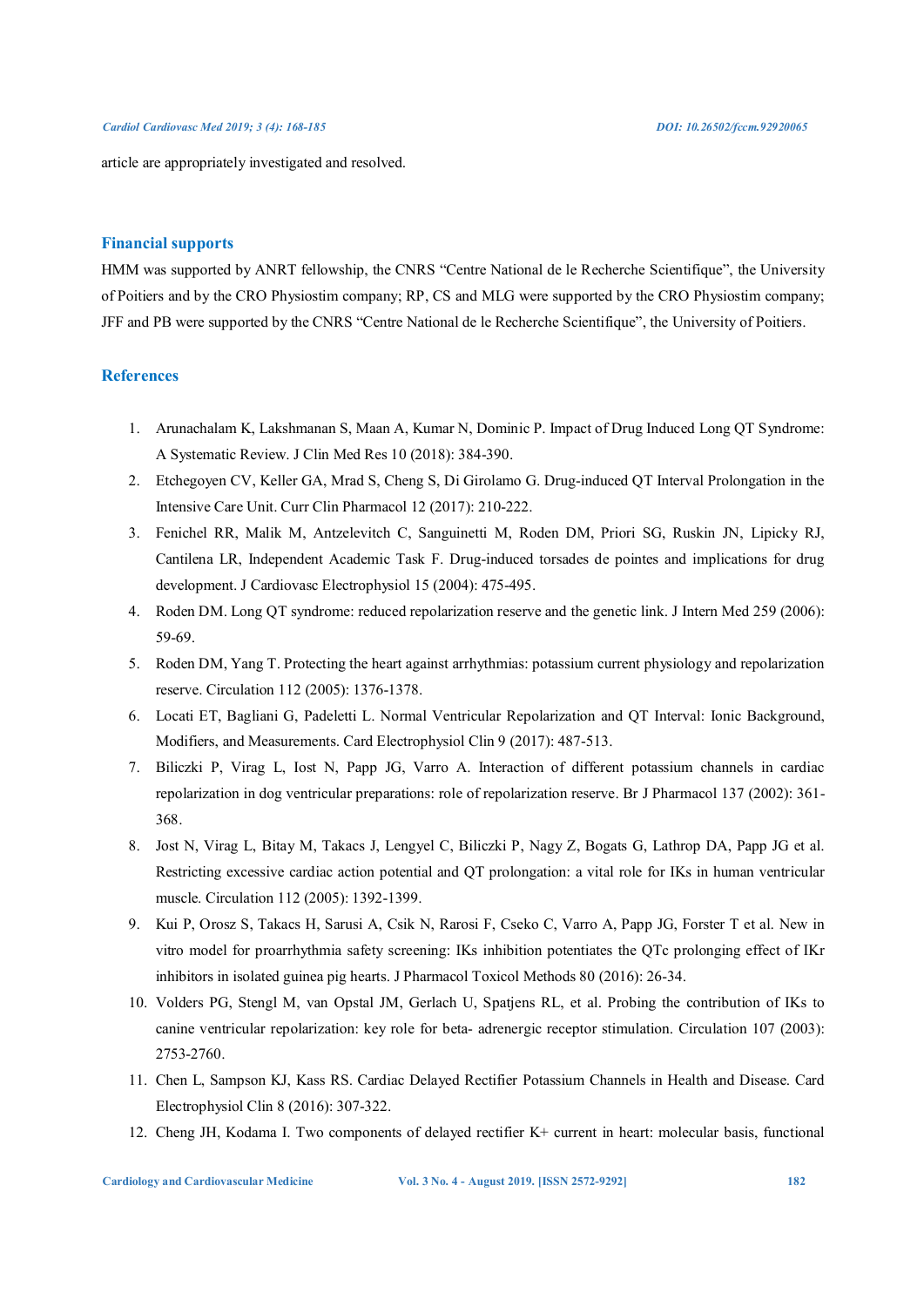diversity, and contribution to repolarization. Acta Pharmacol Sin 25 (2004): 137-145.

- 13. Li GR, Feng J, Yue L, Carrier M, Nattel S. Evidence for two components of delayed rectifier K+ current in human ventricular myocytes. Circ Res 78 (1996): 689-696.
- 14. Sanguinetti MC, Jurkiewicz NK. Lanthanum blocks a specific component of IK and screens membrane surface change in cardiac cells. Am J Physiol 259 (1990): H1881-H1889.
- 15. Abbott GW, Sesti F, Splawski I, Buck ME, Lehmann MH, et al. MiRP1 forms IKr potassium channels with HERG and is associated with cardiac arrhythmia. Cell 97 (1999): 175-187.
- 16. Barhanin J, Lesage F, Guillemare E, Fink M, Lazdunski M, Romey G. K(V)LQT1 and lsK (minK) proteins associate to form the I(Ks) cardiac potassium current. Nature 384 (1996): 78- 80.
- 17. Sanguinetti MC, Curran ME, Zou A, Shen J, Spector PS, et al. Coassembly of K(V)LQT1 and minK (IsK) proteins to form cardiac I(Ks) potassium channel. Nature 384 (1996): 80-83.
- 18. Aizawa Y, Ueda K, Scornik F, Cordeiro JM, Wu Y, Desai M, et al. A novel mutation in KCNQ1 associated with a potent dominant negative effect as the basis for the LQT1 form of the long QT syndrome. J Cardiovasc Electrophysiol 18 (2007): 972-977.
- 19. Napolitano C, Priori SG, Schwartz PJ, Bloise R, Ronchetti E, et al. Genetic testing in the long QT syndrome: development and validation of an efficient approach to genotyping in clinical practice. JAMA 294 (2005): 2975-2980.
- 20. Naik A. Long QT syndrome revisited. J Assoc Physicians India 55 (2007): 58-61.
- 21. Saenen JB, Vrints CJ. Molecular aspects of the congenital and acquired Long QT Syndrome: clinical implications. J Mol Cell Cardiol 44 (2008): 633-646.
- 22. Bischoff U, Schmidt C, Netzer R, Pongs O. Effects of fluoroquinolones on HERG currents. Eur J Pharmacol 406 (2000): 341-343.
- 23. Heist EK, Ruskin JN. Drug-induced proarrhythmia and use of QTc-prolonging agents: clues for clinicians. Heart Rhythm 2 (2005): S1-S8.
- 24. Saxena P, Zangerl-Plessl EM, Linder T, Windisch A, Hohaus A, Timin E, Hering S, Stary- Weinzinger A. New potential binding determinant for hERG channel inhibitors. Sci Rep 6 (2016): 24182.
- 25. Woosley RL, Chen Y, Freiman JP, Gillis RA: Mechanism of the cardiotoxic actions of terfenadine. JAMA 269 (1993): 1532-1536.
- 26. Woosley RL, Sale M. QT interval: a measure of drug action. Am J Cardiol 72 (1993): 36B-43B.
- 27. Guerard NC, Traebert M, Suter W, Dumotier BM. Selective block of IKs plays a significant role in MAP triangulation induced by IKr block in isolated rabbit heart. J Pharmacol Toxicol Methods 58 (2008): 32-40.
- 28. Lengyel C, Varro A, Tabori K, Papp JG, Baczko I. Combined pharmacological block of I(Kr) and I(Ks) increases short-term QT interval variability and provokes torsades de pointes. Br J Pharmacol 151 (2007): 941-951.
- 29. Michael G, Dempster J, Kane KA, Coker SJ. Potentiation of E-4031-induced torsade de pointes by HMR1556 or ATX-II is not predicted by action potential short-term variability or triangulation. Br J Pharmacol 152 (2007): 1215-1227.
- 30. So PP, Hu XD, Backx PH, Puglisi JL, Dorian P. Blockade of IKs by HMR 1556 increases the reverse rate-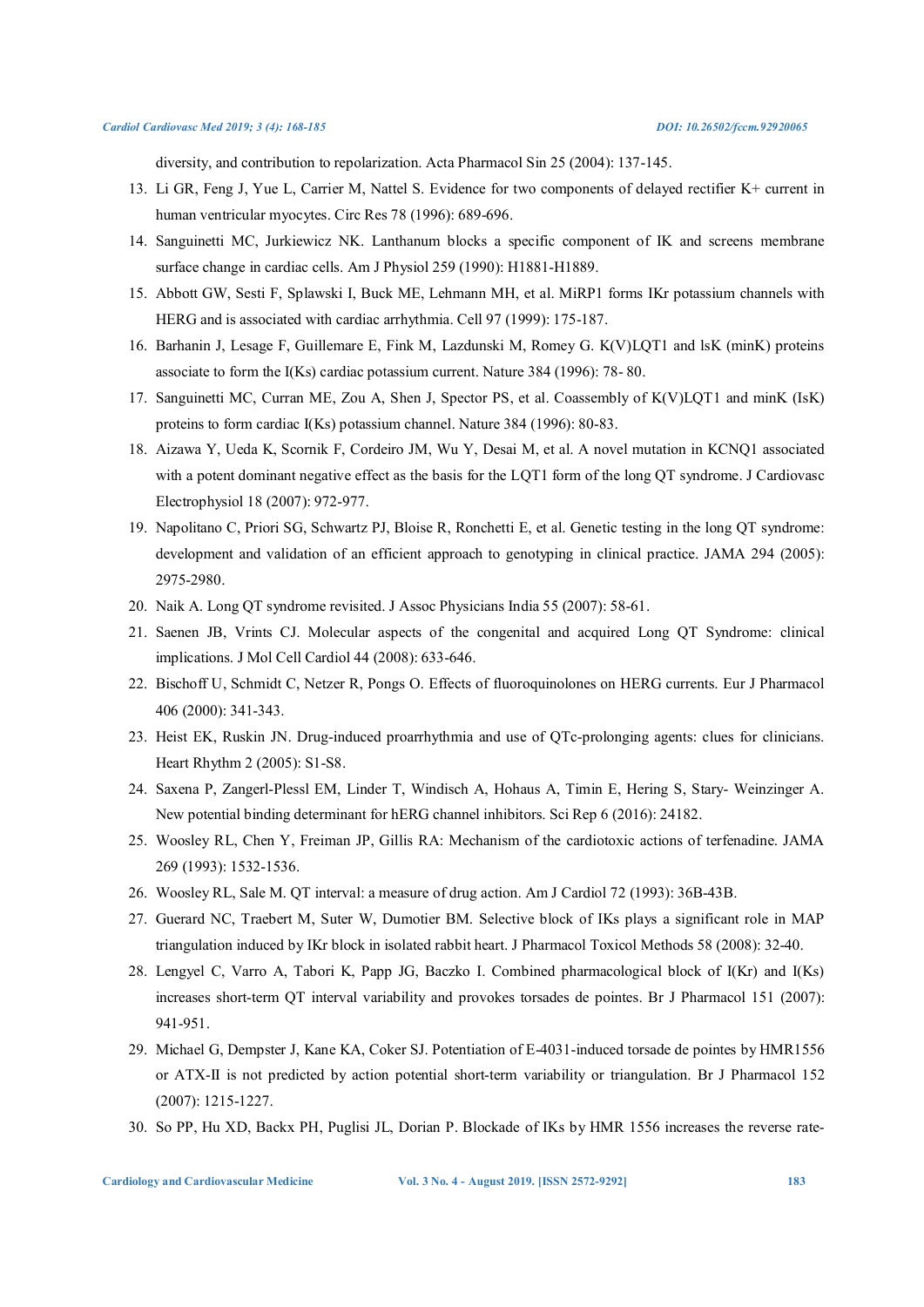dependence of refractoriness prolongation by dofetilide in isolated rabbit ventricles. Br J Pharmacol 148 (2006): 255-263.

- 31. So PP, Backx PH, Dorian P. Slow delayed rectifier K+ current block by HMR 1556 increases dispersion of repolarization and promotes Torsades de Pointes in rabbit ventricles. Br J Pharmacol 155 (2008): 1185-1194.
- 32. Carter SK, Blum RH. New chemotherapeutic agents--bleomycin and adriamycin. CA Cancer J Clin 24 (1974): 322-331.
- 33. Nousiainen T, Vanninen E, Rantala A, Jantunen E, Hartikainen J. QT dispersion and late potentials during doxorubicin therapy for non-Hodgkin's lymphoma. J Intern Med 245 (1999): 359-364.
- 34. Ducroq J, Moha ou Maati H, Guilbot S, Dilly S, Laemmel E, Pons-Himbert C, Faivre JF, Bois P, Stucker O, Le Grand M. Dexrazoxane protects the heart from acute doxorubicin-induced QT prolongation: a key role for I(Ks). Br J Pharmacol 159 (2010): 93-101.
- 35. Bosch RF, Gaspo R, Busch AE, Lang HJ, Li GR, Nattel S. Effects of the chromanol 293B, a selective blocker of the slow, component of the delayed rectifier K+ current, on repolarization in human and guinea pig ventricular myocytes. Cardiovasc Res 38 (1998): 441-450.
- 36. Busch AE, Suessbrich H, Waldegger S, Sailer E, Greger R, Lang H, Lang F, Gibson KJ, Maylie JG. Inhibition of IKs in guinea pig cardiac myocytes and guinea pig IsK channels by the chromanol 293B. Pflugers Arch 432 (1996): 1094-1096.
- 37. Zong XG, Dugas M, Honerjager P. Relation between veratridine reaction dynamics and macroscopic Na current in single cardiac cells. J Gen Physiol 99 (1992): 683-697.
- 38. Valentin JP, Hoffmann P, De Clerck F, Hammond TG, Hondeghem L. Review of the predictive value of the Langendorff heart model (Screenit system) in assessing the proarrhythmic potential of drugs. J Pharmacol Toxicol Methods 49 (2004): 171-181.
- 39. Antzelevitch C. T peak-Tend interval as an index of transmural dispersion of repolarization. Eur J Clin Invest 31 (2001): 555-557.
- 40. Antzelevitch C. Heterogeneity and cardiac arrhythmias: an overview. Heart Rhythm 4 (2007): 964-972.
- 41. Kanters JK, Haarmark C, Vedel-Larsen E, Andersen MP, Graff C, Struijk JJ, Thomsen PE, Christiansen M, Jensen HK, Toft E; T(peak)T(end) interval in long QT syndrome. J Electrocardiol 41 (2008): 603-608.
- 42. Gupta P, Patel C, Patel H, Narayanaswamy S, Malhotra B, Green JT, Yan GX. T(p-e)/QT ratio as an index of arrhythmogenesis. J Electrocardiol 41 (2008): 567-574.
- 43. Ackerman MJ. The long QT syndrome: ion channel diseases of the heart. Mayo Clin Proc 73 (1998): 250-269.
- 44. Ackerman MJ. The long QT syndrome. Pediatr Rev 19 (1998): 232-238.
- 45. Hondeghem LM, Carlsson L, Duker G. Instability and triangulation of the action potential predict serious proarrhythmia, but action potential duration prolongation is antiarrhythmic. Circulation 103 (2001): 2004- 2013.
- 46. Hondeghem LM, Hoffmann P. Blinded test in isolated female rabbit heart reliably identifies action potential duration prolongation and proarrhythmic drugs: importance of triangulation, reverse use dependence, and instability. J Cardiovasc Pharmacol 41 (2003): 14-24.
- 47. Shah RR, Hondeghem LM. Refining detection of drug-induced proarrhythmia: QT interval and TRIaD. Heart